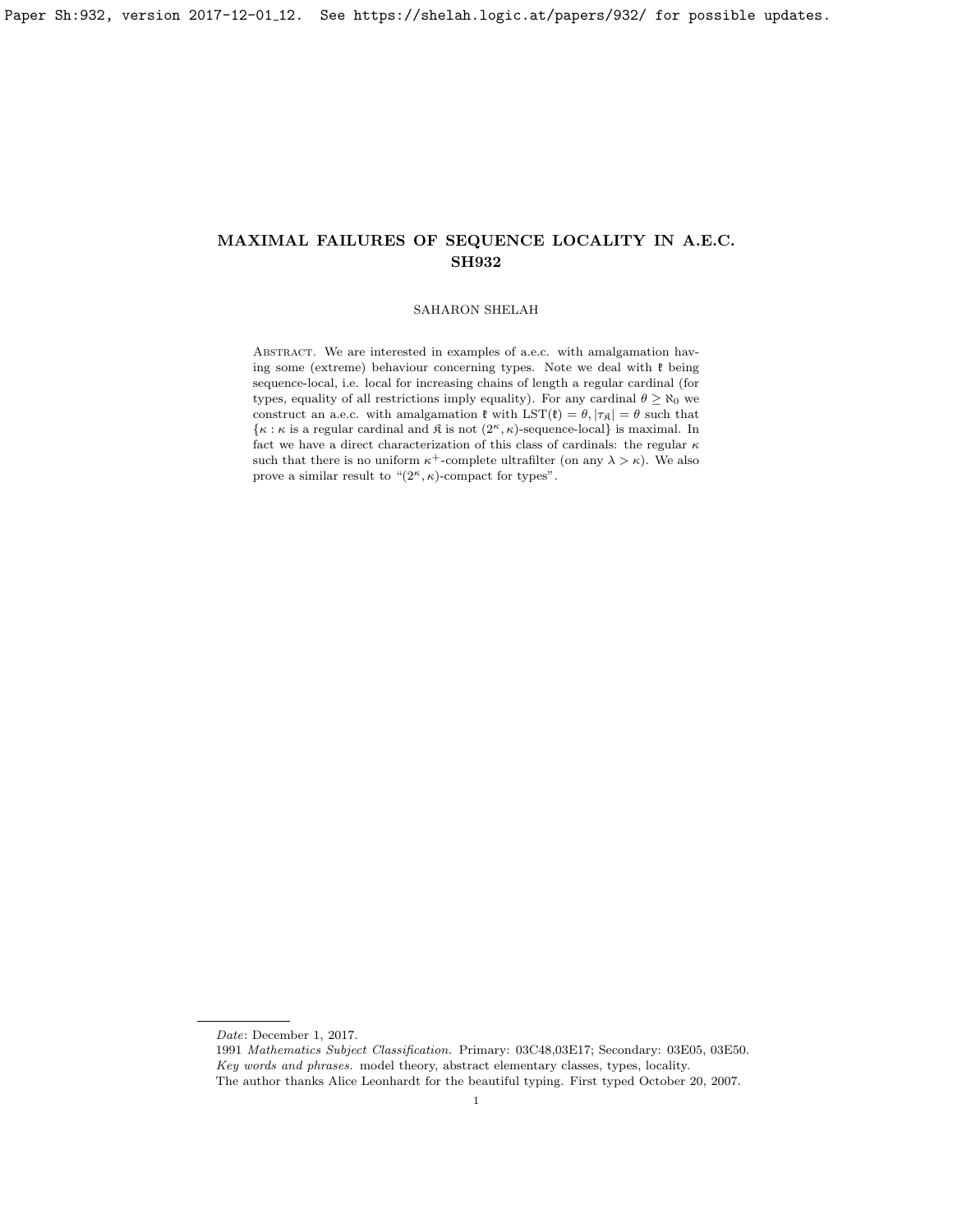#### 0. INTRODUCTION

Recall a.e.c. (abstract elementary classes); were introduced in [\[She87a\]](#page-18-0); and their (orbital) types defined in [\[She87b\]](#page-18-1), see on them [\[She09\]](#page-18-2), [\[Bal09\]](#page-18-3). It has seemed to me obvious that even with  $\mathfrak k$  having amalgamation, those types in general lack the good properties of the classical types in model theory. E.g. " $(\lambda, \kappa)$ -sequence-locality where

**Definition 0.1.** 1) We say that an a.e.c.  $\mathfrak{k}$  is a  $(\lambda, \kappa)$ -sequence-local (for types) when  $\kappa$  is regular and for every  $\leq_{\mathfrak{k}}$ -increasing continuous sequence  $\langle M_i : i \leq \kappa \rangle$  of models of cardinality  $\lambda$  and  $p, q \in \mathscr{S}(M_{\kappa})$  we have  $(\forall i < \kappa)(p \restriction M_i = q \restriction M_i) \Rightarrow$  $p = q$ . We omit  $\lambda$  when we omit " $||M_i|| = \lambda$ ".

2) We say an a.e.c.  $\mathfrak{k}$  is  $(\lambda, \kappa)$ -local when:  $\kappa \geq \text{LST}(\mathfrak{k})$  and if  $M \in \mathfrak{k}_{\lambda}$  and  $p_1, p_2 \in$  $\mathscr{S}(M)$  and  $N \leq_{\mathfrak{k}} M \wedge ||N|| \leq \kappa \Rightarrow p_1 \upharpoonright N = p_2 \upharpoonright N$  then  $p_1 = p_2$ .

3) We may replace  $\lambda$  by  $\leq \lambda, \leq \lambda, [\mu, \lambda]$  with the obvious meaning (and allow  $\lambda$  to be infinity).

Of course, being sure is not a substitute for a proof, some examples were provided by Baldwin-Shelah [\[BS08,](#page-18-4) §2]. There we give an example of the failure of  $(\lambda, \kappa)$ sequence-locality for  $\ell$ -types in ZFC for some  $\lambda, \kappa$ , actually  $\kappa = \aleph_0$ . This was done by translating our problems to abelian group problems. While those problems seem reasonable by themselves they may hide our real problem.

Here in §1 we get  $\mathfrak{k}$ , an a.e.c. with amalgamation with the class  $\{\kappa : (< \infty, \kappa\})$ sequence-localness fail for  $\mathfrak{k}$  being maximal; what seems to me a major missing point up to it, see Theorem [1.3.](#page-9-0) Also we deal with "compactness of types" getting unsatisfactory results - classes without amalgamation; in [\[BS08\]](#page-18-4) this was done only in some universes of set theory but with amalgamation; see §2.

We relay on [\[BS08\]](#page-18-4) to get that  $\mathfrak k$  has the JEP and amalgamation.

Question 0.2. Can  $\{\kappa : \mathfrak{k} \text{ is } (\leq \infty, \kappa) \text{-local}\}$  be "wild"? E.g. can it be all odd regular alephs? etc?

Note that for this the present translation theorem of [\[BS08\]](#page-18-4) is not suitable.

In §2 we deal with sequence-compactness of types.

We thank Will Boney for a correction.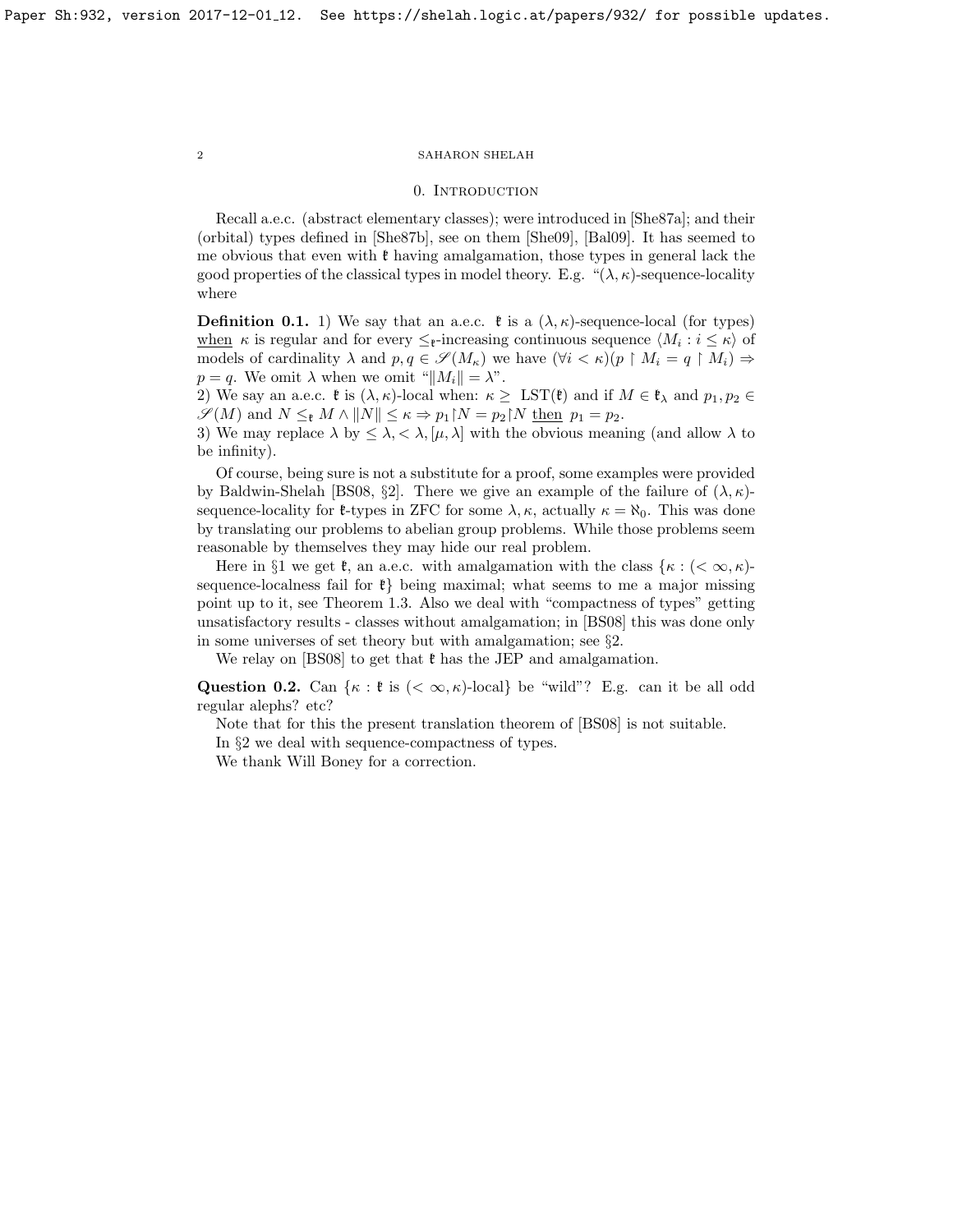1. An a.e.c. with maximal failure of being local

## <span id="page-2-1"></span>Claim 1.1. Assume

- $\mathfrak{B}_1$  (a)  $\kappa = \text{cf}(\kappa) > \theta \geq \aleph_0$  or just  $\kappa = \text{cf}(\kappa) \geq \aleph_0, \theta \geq \aleph_0$ 
	- (b) there is no uniform  $\theta^+$ -complete ultra-filter D on  $\kappa$
	- (c)  $\tau_{\theta}$  is a vocabulary of cardinality  $\theta$  consisting of  $\theta$  n-place predicates with each n (and no more say  $\{R_{\gamma,n} : \gamma < \theta, n < \omega\}, n = \text{arity}(R_{\gamma,n})\}.$

Then

$$
\boxplus \ \textit{there are $I_\alpha$}, \newline M_{\ell,\alpha}, \pi_{\ell,\alpha} \ \textit{(for $\ell=1,2$ and $\alpha\leq\kappa$)}, \ g_\alpha \ \textit{(for $\alpha<\kappa$)} \ satisfying: \newline
$$

- (a)  $I_{\alpha}$ , a set of cardinality  $\theta^{\kappa}$ , is  $\subseteq$ -increasing continuous with  $\alpha$
- (b)  $M_{\ell,\alpha}$ , a  $\tau_{\theta}$ -model of cardinality  $\leq \theta^{\kappa}$ , is increasing continuous with  $\alpha$
- (c)  $\pi_{\ell,\alpha}$  is a function from  $M_{\ell,\alpha}$  onto  $I_\alpha$ , increasing continuous with  $\alpha$
- (d)  $|\pi_{\ell,\alpha}^{-1}{t}| \leq \theta^{\aleph_0}$  for  $t \in I_\alpha, \alpha \leq \kappa$  and  $\ell = 1, 2$
- (e) if  $t \in I_{\alpha+1} \backslash I_{\alpha}$  then  $\pi_{\ell,\alpha}^{-1}\{t\} \subseteq M_{\ell,\alpha+1} \backslash M_{\ell,\alpha}$
- (f) for  $\alpha < \kappa, g_{\alpha}$  is an isomorphism from  $M_{1,\alpha}$  onto  $M_{2,\alpha}$  respecting  $(\pi_{1,2}, \pi_{2,\kappa})$  which means  $a \in M_{1,\alpha} \Rightarrow \pi_{1,\alpha}(a) = \pi_{2,\alpha}(g_{\alpha}(a))$
- (g) for  $\alpha = \kappa$  there is no isomorphism from  $M_{1,\alpha}$  onto  $M_{2,\alpha}$  respecting  $(\pi_{1,\alpha}, \pi_{2,\alpha}).$

*Proof.* Follows from [1.2](#page-2-0) which is just a fuller version adding to  $\tau_{\theta}$  unary function  $F_c$  for  $c \in G$ ; this is just a notational change when  $\theta^{\aleph_0} = \theta$ . Otherwise see  $(*)_{12}$  of the proof of [1.2;](#page-2-0) anyhow we shall use [1.2.](#page-2-0) [1](#page-2-1).<sup>1</sup>

<span id="page-2-0"></span>Claim 1.2. Assuming  $\mathcal{L}_1$  of [1.1](#page-2-1) we have:

- $\boxplus$  there are  $I_\alpha, M_{\ell,\alpha}, \pi_{\ell,\alpha}$  (for  $\ell = 1, 2, \alpha \leq \kappa$ ) and  $g_\alpha$  (for  $\alpha < \kappa$ ) and G such that:
	- (a) G is an additive (so abelian) group of cardinality  $\theta^{\aleph_0}$
	- (b)  $I_{\alpha}$  is a set, increasing continuous with  $\alpha$ ,  $|I_{\alpha}| = \theta^{\kappa}$
	- (c)  $M_{\ell,\alpha}$  is a  $\tau_{\theta}^+$ -model, increasing continuous with  $\alpha$ , of cardinality  $\theta^{\kappa}$ where  $\tau_{\theta}^{+} = \tau_{\theta} \cup \{F_c : c \in G\}$ ,  $F_c$  a unary function symbol,  $\tau_{\theta}$  is from  $\mathcal{D}_1(c)$  of [1.1](#page-2-1)
	- (d)  $\pi_{\ell,\alpha}$  is a function from  $M_{\ell,\alpha}$  onto  $I_\alpha$  increasing continuous with  $\alpha$
	- (e)  $F_c^{M_{\ell,\alpha}}(c \in G)$  is a permutation of  $M_{\ell,\alpha}$ , increasing continuous with  $\alpha$
	- (f)  $\pi_{\ell,\alpha}(a) = \pi_{\ell,\alpha}(F_c^{M_{\ell,\alpha}}(a))$
	- (g)  $F_{c_1}^{M_{\ell,\alpha}}(F_{c_2}^{M_{\ell,\alpha}}(a)) = F_{c_1+c_1}^{M_{\ell,\alpha}}(a)$
	- (h)  $\pi_{\ell,\alpha}(a) = \pi_{\ell,\alpha}(b) \Leftrightarrow \ \bigvee$ c∈G  $F_c^{M_{\ell,\alpha}}(a)=b$
	- (i) for  $\alpha < \kappa$ ,  $g_{\alpha}$  is an isomorphism from  $M_{1,\alpha}$  onto  $M_{2,\alpha}$  which respects  $(\pi_{1,\alpha}, \pi_{2,\alpha})$  which means  $a \in M_{1,\alpha} \Rightarrow \pi_{1,\alpha}(a) = \pi_{2,\alpha}(f_{\alpha}(a))$
	- (j) there is no isomorphism from  $M_{1,\kappa} \restriction \tau_\theta$  onto  $M_{2,\kappa} \restriction \tau_\theta$  respecting  $(\pi_{1,\kappa}, \pi_{2,\kappa}).$

Proof. Let

$$
(*)_0 \ \sigma = \theta^{\aleph_0} \text{ so } \sigma = \sigma^{\aleph_0}
$$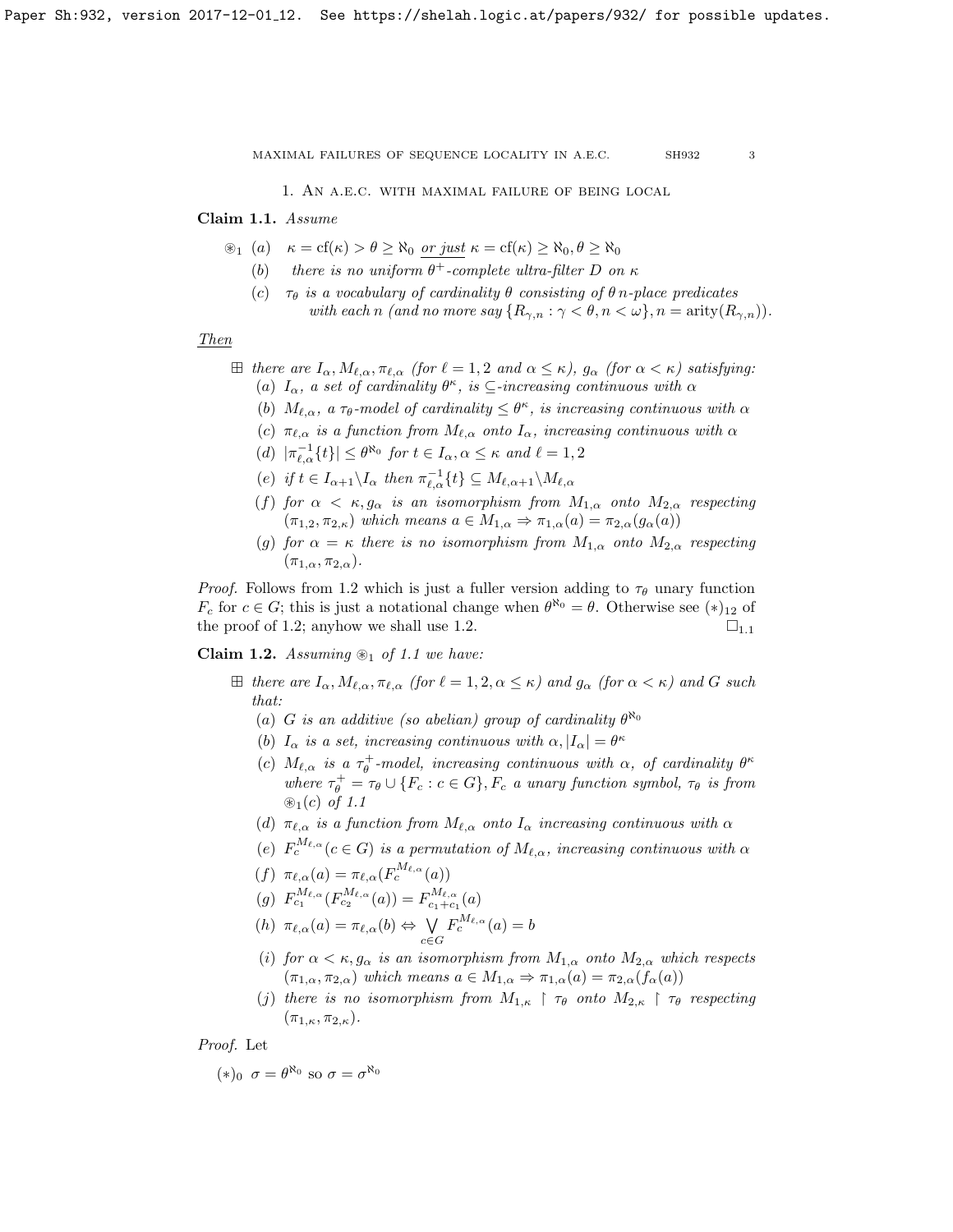- (\*)<sub>1</sub> (a) let  $G = ([\sigma]^{< \aleph_0}, \Delta)$ , i.e., the family of finite subsets of  $\sigma$  with the operation of symmetric difference. This is an abelian group satisfying  $\forall x(x+x=0)$ 
	- (b) let  $\langle a_{f,\alpha,u} : f \in \kappa \sigma, \alpha < \kappa, u \in G \rangle$  be a sequence without repetitions
	- (c) for  $\beta \leq \kappa$  let  $A_{\beta} = \{a_{f,\alpha,u} : f \in {}^{\kappa}\sigma, \alpha < 1 + \beta \text{ and } u \in G\}$
	- (d) for  $\beta \leq \kappa$  let  $I_{\beta} = {^{\kappa} \sigma} \times (1 + \beta)$
	- (e) let  $\pi_{\beta}(a_{f,\alpha,u}) = (f,\alpha)$  when  $\alpha < 1 + \beta \leq \kappa$
	- (f) for each  $\beta < \kappa$  we define a permutation  $g_{\beta}$  (of order 2) of  $A_{\beta}$  by  $g_{\beta}(a_{f,\alpha,u}) = a_{f,\alpha,u+G}\{f(\beta)\}\$ hence  $a \in A_{\beta} \Rightarrow \pi_{\beta}(g_{\beta}(a)) = \pi_{\beta}(a)$ .

# Note that

- $(*)_2$  (a)  $|G| = \sigma$ 
	- (b)  $\langle A_\beta : \beta \leq \kappa \rangle$  is a ⊆-increasing continuous, each  $A_\beta$  a set of cardinality  $\sigma^{\kappa} = \theta^{\kappa}$
	- (c)  $\langle I_\beta : \beta \leq \kappa \rangle$  is  $\subseteq$ -increasing continuous, each  $I_\beta$  of cardinality  $\sigma^\kappa = \theta^\kappa$
	- (d)  $\pi_\beta$  is a mapping from  $A_\beta$  onto  $I_\beta$
	- (e) if  $t \in I_\alpha \subseteq I_\beta$  then  $\pi_\beta^{-1}{t} = \pi_\alpha^{-1}{t}$  has cardinality  $|G| = \sigma$
	- (f) if  $t \in I_{\alpha+1} \backslash I_{\alpha}$  then  $\pi_{\alpha+1}^{-1} \{t\} \subseteq A_{\alpha+1} \backslash A_{\alpha}$
	- (g) if  $\alpha \le \beta \le \kappa$  then  $g_\beta$  maps  $A_\alpha$  onto itself and  $g_\beta \circ g_\beta$  is the identity.

For each  $n < \omega$  and  $\beta \leq \kappa$  we define equivalence relations  $E'_{n,\beta}, E_{n,\beta}$  on  $^n(A_\beta)$ :

(\*)<sub>3</sub>  $\bar{a}E'_{n,\beta}\bar{b}$  iff  $\pi_{\beta}(\bar{a}) = \pi_{\beta}(\bar{b})$  where of course  $\pi_{\beta}(\langle a_{\ell} : \ell < n \rangle) = \langle \pi_{\beta}(a_{\ell}) : \ell < n \rangle$ 

- $(*)_4$   $\bar{a}E_{n,\beta}\bar{b}$  iff  $\bar{a}E'_{n,\beta}\bar{b}$  and there are  $k < \omega$  and  $\bar{a}_0, \ldots, \bar{a}_k$  such that
	- (i)  $\bar{a}_{\ell} \in {}^{n}(A_{\beta})$
	- (ii)  $\bar{a} = \bar{a}_0$
	- (iii)  $\bar{b} = \bar{a}_k$
	- (iv) for each  $\ell < k$  for some  $\alpha_1, \alpha_2 < \kappa$  we have  $g_{\alpha_2}^{-1}(g_{\alpha_1}(\bar{a}_{\ell}))$  is well defined and equal to  $\bar{a}_{\ell+1}$  or  $g_{\alpha_2}(g_{\alpha_1}^{-1}(\bar{a}_{\ell}))$  is well defined and equal to  $\bar{a}_{\ell+1}$ .

# Note:

- (\*)<sub>4.1</sub> (a) the two possibilities in (\*)<sub>4</sub>(*iv*) are one as  $g_{\alpha}^{-1} = g_{\alpha}$  so the first one is a special case of the second;
	- (b)  $g_{\alpha}$  does not preserve  $\bar{a}/E_{n,\beta}!$ , in fact,  $a, g_{\alpha}(a)$  are never  $E_{n,\beta}$  equivalent;
	- (c) clearly they are well defined if  $(\forall \ell \leq k)[\bar{a}_{\ell} \in {}^{n}(A_{\min\{\alpha_{1},\alpha_{2}\}})]$  because if  $\alpha \leq \beta$  then  $g_{\beta}$  maps  $A_{\beta}$  onto itself because  $g(a_{f_1,\alpha,u_2}) = a_{f_1,\alpha,u_2} \Rightarrow$  $|u_1| + 1 = |u_2| \mod 2$
	- (d) if  $\alpha \leq \beta, a \in A_{\alpha}$ , then  $g_{\beta}$  maps  $a/E_{n,\beta}$  onto itself
	- (e) if  $\alpha, \beta \leq \kappa$ , then  $g_{\alpha}, g_{\beta}$  commute (on the intersection of their domains,  $A_{\min\{\alpha,\beta\}}$ .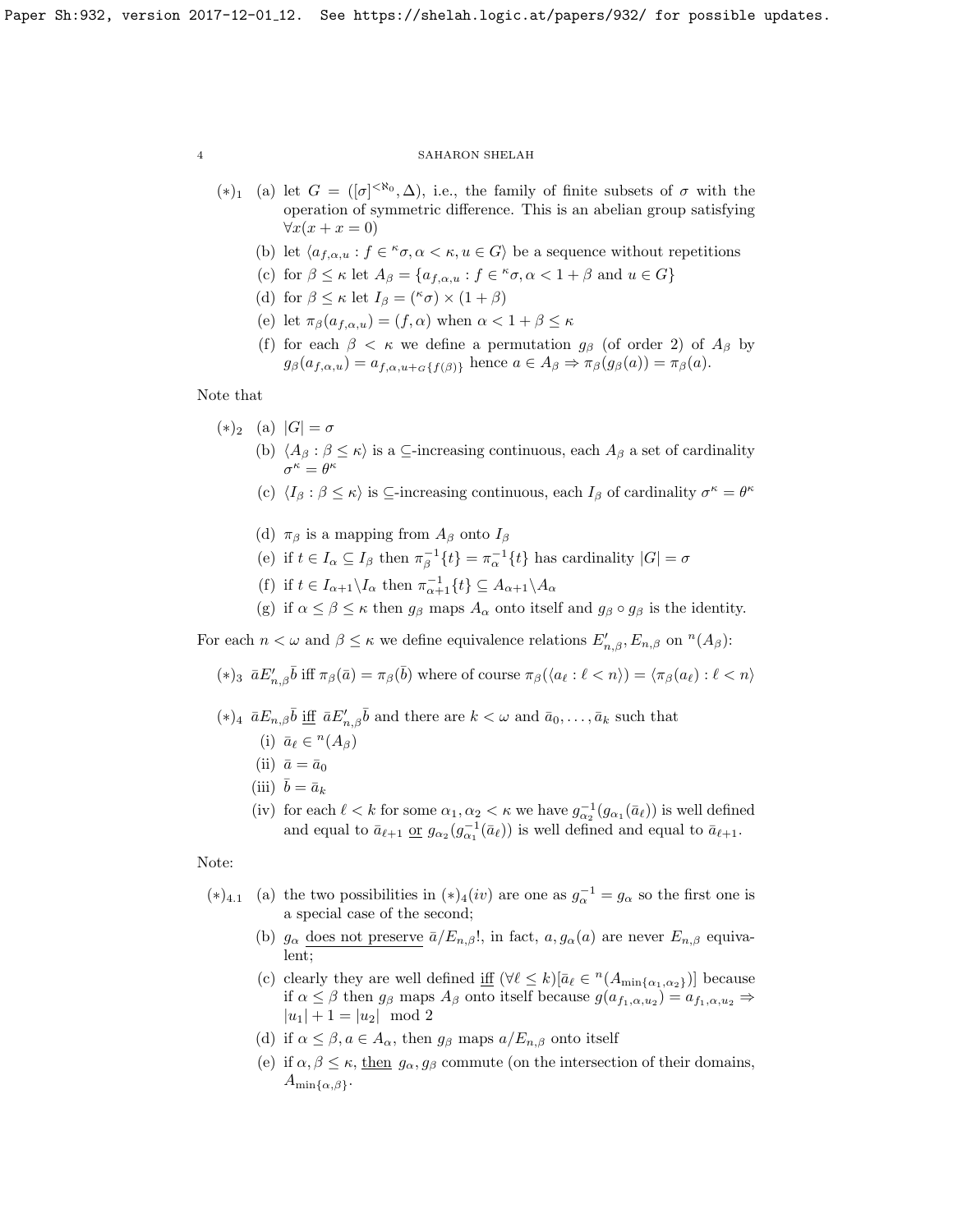[Why? E.g. for clause (b) note clause (d).] Note

- (\*)<sub>5</sub> (a)  $E'_{n,β}, E_{n,β}$  are indeed equivalence relations on <sup>n</sup>(A<sub>β</sub>)
	- (b)  $E_{\beta,n}$  refine  $E'_{\beta,n}$
	- (c) if  $n < \omega, \bar{a} \in {}^n(A_\beta)$  then  $\bar{a}/E'_{n,\beta}$  has at most  $\sigma$  members (really exactly two but we shall use only its having  $\leq 2^{\sigma}$  members)
	- (d) if  $\alpha < \beta \leq \kappa$  then  $E'_{n,\beta} \restriction (A_\alpha) = E'_{n,\alpha}$  and  $E_{n,\beta} \restriction (A_\alpha) = E_{n,\alpha}$  $(\text{read } (*)_4(iv) \text{ carefully!})$
	- (e) if  $\alpha < \beta \leq \kappa, \bar{a} \in {}^{n}(A_{\alpha})$  and  $\bar{b} \in \bar{a}/E'_{n,\beta}$  then  $\bar{b} \in {}^{n}(A_{\alpha})$
	- (f) if  $g_{\alpha}(\bar{a}_{\ell}) = \bar{b}_{\ell}$  for  $\ell = 1, 2$  then:  $\bar{a}_1 E'_{n,\beta} \bar{a}_2$  iff  $\bar{b}_1 E'_{n,\beta} \bar{b}_2$ .

Now we choose a vocabulary  $\tau_{\theta}^*$  of cardinality  $2^{\sigma}$  (but see  $(*)_{12}$ ) and for  $\alpha \leq \kappa$  we choose a  $\tau_{\theta}^*$ -model  $M_{1,\alpha}$  such that:

- (\*)<sub>6</sub> (a)  $M_{1,\alpha}$  increasing with  $\alpha$  with universe  $A_{\alpha}$ 
	- (b) assume that  $\bar{a}, \bar{b}$  are  $E'_{n,\alpha}$ -equivalent (so  $\bar{a}, \bar{b} \in {}^{n}(A_{\alpha})$  and  $\pi_{\alpha}(\bar{a}) =$  $\pi_\alpha(\bar b));\,\underline{\text{then}}\,\,\bar a,\bar b\,\text{realize the same quantifier free type in }M_{1,\alpha}\,\text{iff}\,\bar aE_{n,\alpha}\bar b$
	- (c)  $\tau_{\theta}^* = \{E_n : n < \omega\} \cup \{F_c : c \in G\} \cup \{R_e : e \in \sigma \sigma\} \cup \{R_{n,i} : i < \sigma, n < \omega\}$ where  $E_n, R_e$  are two-place predicates,  $F_c$  a unary function symbol,  $R_{n,i}$  is *n*-place predicate
	- (d) for every function  $e \in \sigma$  $R_e^{M_{1,\alpha}} = \{(a_{f_1,\beta_1,u_1}, a_{f_2,\beta_2,u_2}) \in A_\alpha \times A_\alpha : f_1 = e \circ f_2 \text{ and }$ if  $i < \sigma$  then  $i \in u_1$ iff  $(|\{i \in u_2 : e(i) = i\}|$  is odd)

recalling  $f_\ell \in {}^{\kappa} \sigma$ 

- (e)  $E_n^{M_{1,\alpha}} = E_{n,\alpha}$  and  $F_c^{M_{1,\alpha}} = F_c$  is defined by  $F_\ell : A_\alpha \to A_\alpha$  satisfies  $F_c(a_{f,\alpha,u}) := a_{f,\alpha,u+_{G}c}$
- (f) if  $\alpha \leq \beta_{\ell} < \kappa$  for  $\ell = 1, 2$  then  $g_{\beta_2}^{-1} g_{\beta_1} \upharpoonright A_{\alpha}$  is an automorphism of  $M_{1,\alpha}$ .

[Why is this possible? First, we shall show that for each  $\alpha < \kappa, g_{\alpha}$  maps  $R_e^{M_{1,\alpha}}$ onto itself.

Assume we are given a pair  $(a_{f_1,\beta_1,u_1},a_{f_2,\beta_2,u_2})$  from  $A_{\alpha} \times A_{\alpha}$  so  $\beta_1, \beta_2 < 1 + \alpha$ and  $f_1 = e \circ f_2$  so

$$
(*)_{6.1} (a_{f_1,\beta_1,u_1}, a_{f_2,\beta_2,u_2}) \in R_e^{M_{1,\alpha}} \text{ iff } u_1 = \{e(j) : j \in u_2 \text{ and } (\exists^{odd} \iota \in u_2)(e(\iota) = e(j)).
$$

[Why? Read  $(*)_6$  carefully, in particular note that if  $i \notin \{e(j) : j \in u_2\}$  then  $i \notin u_1.$ ]

$$
(*)_{6.2} (g_{\alpha}(a_{f_1,\beta_1,u_1}), g_{\alpha}(a_{f_2,\beta_2,u_2})) \in R_e^{M_{1,\alpha}}
$$
 iff  
\n
$$
(a_{f_1,\beta_1,u_1+f_1(\alpha)}, a_{f_2,\beta_2,u_2+\sigma\{f_2(\alpha)\}}) \in R_e^{M_{1,\alpha}}
$$
 iff  
\n
$$
u_1 + G\{f_1(\alpha)\} = \{e(j) : j \in u_2 + G\{f_2(\alpha)\}\text{ and } (\exists^{\text{odd}} \iota \in (u_2 + G_2(\alpha))(\iota) = e(j))\}.
$$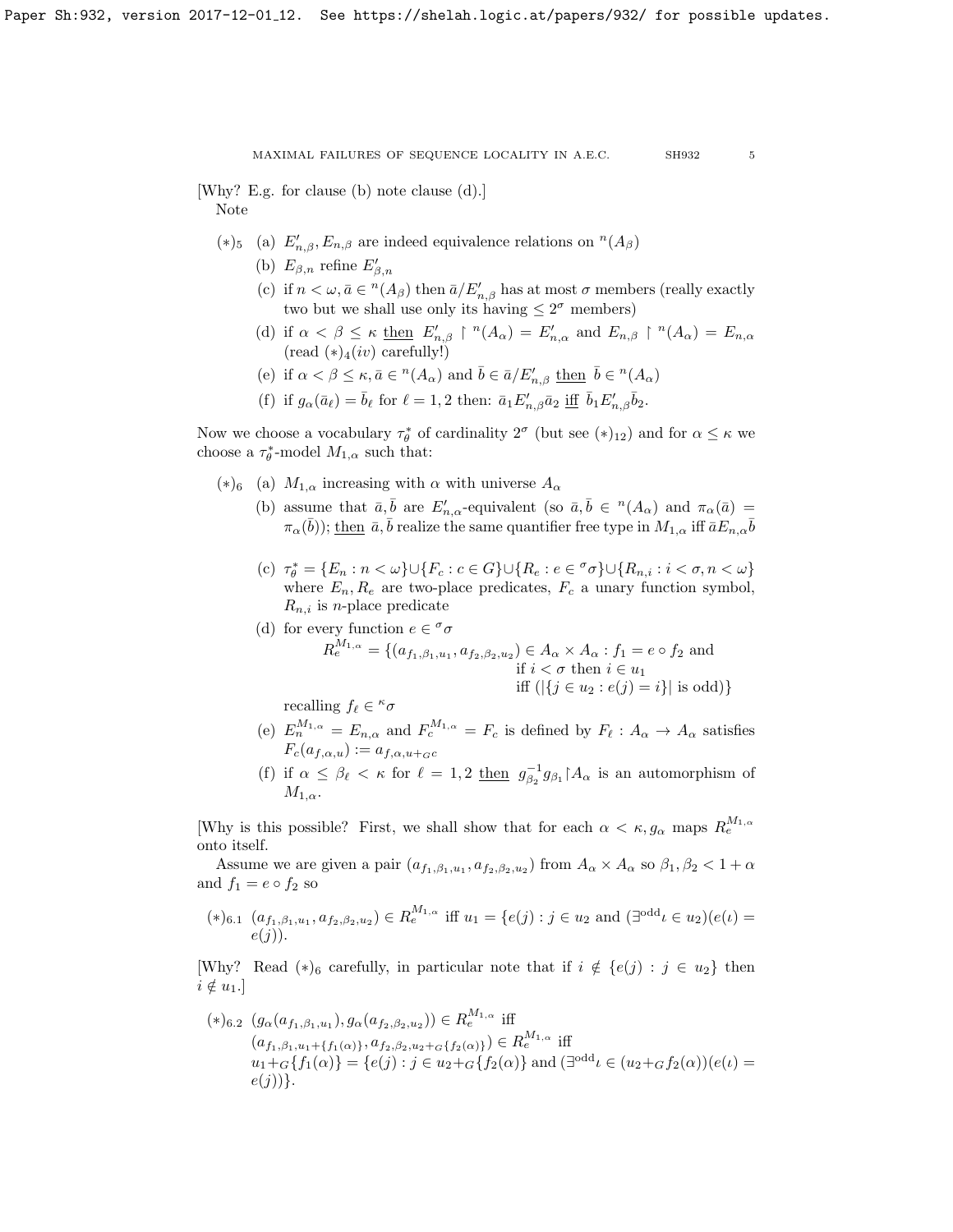[Why? Inside (\*)<sub>6.2</sub> the first "iff" holds by the definition of  $g_{\alpha}$ , the second "iff" holds as in  $(*)_{6.1}.$ 

But  $f_1 = e \circ f_2$  hence

 $(*)_{6.3} f_1(\alpha) = e(f_2(\alpha))$ 

 $(*)_{6.4}$  letting  $x = f_2(\alpha) < \sigma$  we have  $u_1 = \{e(j) : j \in u_2 \text{ and } (\exists^{odd} \iota \in u_2)(e(\iota))\}$  $e(j)$ ) if  $u_1 + G$   $\{e(x)\} = \{e(j) : j \in u_2 + G$  {x} and  $\exists^{\text{odd}} \iota \in (u_2 + G)$  ${x}((e(i) = e(j))).$ 

[Why? Check by cases according to whether  $x \in u_2$  and whether  $e(x) \in u_1$ . I.e. by "G is of order two" it suffices to prove the "only if" so assume the first equality in  $(*)_6.2.$  If  $e(x) \notin u_1$ , then just add  $e(x)$  to both sides. Similarly if  $e(x) \in u_1 \cap X \notin u_2$ and if  $e(x) \in u_1 \wedge x \in u_2$ .

So together we get equivalence, so the "first" holds. Second, for defining the  $R_{n,i}^{M_{1,\alpha}}$ 's

- $(*)$ <sub>6.5</sub> (a) for each N let  $E''_n$  be the following equivalence relation on <sup>n</sup>G :  $\bar{u}_1 E''_n \bar{u}_2$ iff for some  $v \in G$ , |v| is even and  $\bigwedge$  $\bigwedge_{\ell$ 
	- (b) let  $\langle \mathcal{X}_{n,i} : i < \sigma \rangle$  list the  $E''_n$ -equivalence classes
	- (c) let  $R_{n,i}^{M_{1,\alpha}} = \{ \bar{a} \in {}^n(A_\alpha) : \text{ if } \bar{a} = \langle a_{f_\ell,\alpha_\ell,u_\ell} : \ell < n \rangle, \text{ then } \langle u_\ell : \ell < n \rangle \in$  $\mathcal{X}_{n,i}\}.$

This completed the choice of  $M_{1,\alpha}$ . Third,  $g_{\alpha}$  preserves " $\bar{a}, \bar{b}$  are  $E_{n,\alpha}$ -equivalent", " $\bar{a}, \bar{b}$  are  $E'_{n,\alpha}$ -equivalent" and their negations. That is,  $\bar{a}, g_{\alpha}(\bar{a})$  are not  $E_{n,\alpha}$ equivalent, but as  $(\forall \beta)(g_{\beta} = g_{\beta}^{-1}), \bar{a}, \bar{b}$  being  $E_{n,\alpha}$ -equivalent means that there is an even length pass from  $\bar{a}$  to  $\bar{b}$ , in the graph  $\{(\bar{c}, g_{\beta}(\bar{c})) : \beta \in [\gamma, \kappa) \text{ and } \bar{c} \in {}^n(A_{\gamma})\}$ where  $\gamma = \min{\gamma : \bar{a}, \bar{b} \in {}^{n}(A_{\gamma})}.$ 

Fourth, no problem in the  $M_{1,\alpha}$ 's are increasing by  $(*)_5(d)$ , just check that. Fifth,  $g_{\alpha}$  commutes with  $F_c^{M_{1,\alpha}}$  for  $c \in G$  because G is an Abelian group.

Sixth, we should check clause  $(*)_6(f)$ . Now  $g_{\beta_2}^{-1}g_{\beta_1} \upharpoonright A_\alpha = (g_{\beta_2} \upharpoonright A_\alpha)(g_{\beta_1} \upharpoonright A_\alpha)$  by  $(*)_2(g)$  and it has order 2 because G is of order 2 and it maps  $E_n^{M_{1,\alpha}}$  to itself by the "third", commute with  $F_c^{M_{1,\alpha}}$  by the fifth, maps  $R_e^{M_{1,\alpha}}$  to itself by the "first". Lastly, it maps  $R^{M_{1,\alpha}}$  to itself by  $(*)_{6.4}$ . So we are done proving  $(*)_6$ .

(\*)<sup>7</sup> for  $\alpha < \kappa$  let  $M_{2,\alpha}$  be the  $\tau_{\theta}^*$ -model with universe  $A_{\alpha}$  such that  $g_{\alpha}$  is an isomorphism from  $M_{1,\alpha}$  onto  $M_{2,\alpha}$ .

Now we note

(\*)<sub>8</sub> for  $\alpha < \beta < \kappa, M_{2,\alpha} \subseteq M_{2,\beta}$ .

[Why? By the definitions of  $M_{1,\gamma}, g_{\gamma}, E'_{n,\gamma}, E_{n,\gamma}$ , in particular, the "first" and "third", in "why  $(*)_6$ ", fourth, i.e.  $(*)_5(d)$ .

- (\*)<sub>9</sub> let  $M_{2,\kappa} := \bigcup \{M_{2,\alpha} : \alpha < \kappa\}$ , well defined by (\*)<sub>8</sub>
- (\*)<sub>10</sub> let  $\pi_{\ell,\beta} = \pi_{\beta}$  for  $\ell = 1, 2$  and  $\beta < \kappa$
- $(*)$ <sub>11</sub> except clause (j) the demands in the conclusion of  $\boxplus$  of [1.2](#page-2-0) holds easily.

[Why? Just check.]

 $(*)_{12}$  it is O.K. to use a vocabulary of cardinality  $2^{\sigma} = 2^{\theta^{\aleph_0}}$ .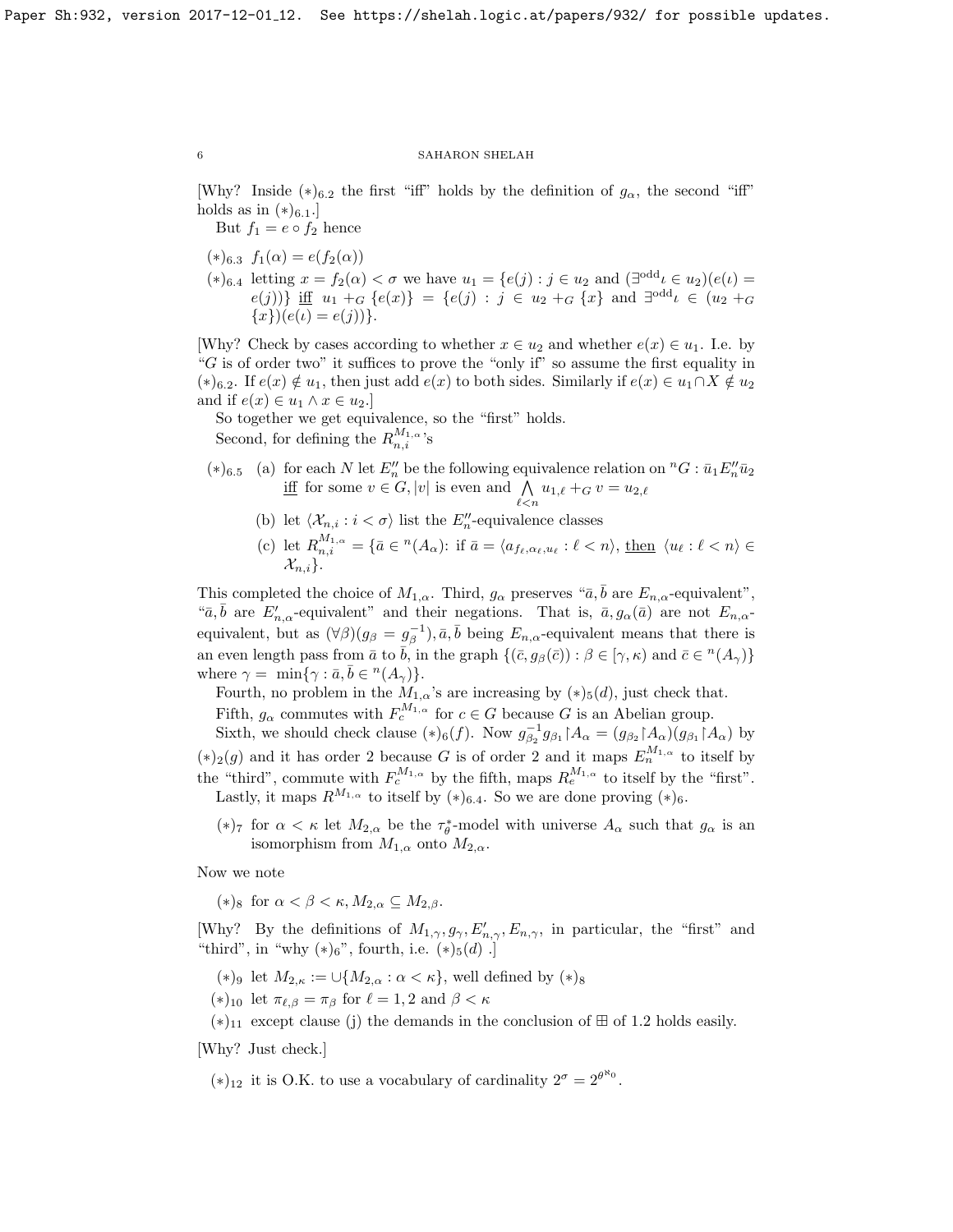[Why? As there is a model M of cardinality  $2^{\sigma}$  with  $|\tau_M| = \theta$  omitting a quantifier free type p such that  $M \subset N \wedge M \equiv N \Rightarrow N$  realizes p. Such M exists as  $\sigma = \theta^{\aleph_0}$ and clause (b) of the assumption  $\mathcal{D}_1$  of [1.2,](#page-2-0) [1.1.](#page-2-1)]

Note

(\*)<sub>13</sub> if  $(a_{f,\alpha,u_1},a_{f,\alpha,u_2})$  is  $E_{2,\alpha}$ -equivalent to  $(a_{f,\alpha,v_1},a_{f,\alpha,v_2})$  then  $G \models "u_1$  $u_2 = v_1 - v_2$ ".

[Why? By induction on the k from  $(*)$ 4.]

So to finish we assume toward contradiction

 $\boxtimes h$  is an isomorphism from  $M_{1,\kappa}$  onto  $M_{2,\kappa}$  which respects  $(\pi_{1,\alpha}, \pi_{2,\alpha})$  for α < κ.

So trivially

$$
\circledast_1 h(a_{f,\alpha,u}) \in \{a_{f,\alpha,v} : v \in G\}
$$
 and  $\bar{a} \in {}^n(A_\alpha) \Rightarrow h(\bar{a}) \in \bar{a}/E_{n,\alpha} \subseteq \bar{a}/E'_{n,\alpha}$ .

[Why? As h respect  $(\pi_{1,\kappa}, \pi_{2,\kappa})$  see  $(*)_1(e)$  and  $(*)_{10}$  clearly  $h(\bar{a}) \in \bar{a}/E'_{n,\alpha}$ . But h is an isomorphism from  $M_{1,\kappa}$  onto  $M_{2,\kappa}$  hence by  $(*)_6(b)$  we have  $h(\bar{a}) \in (\bar{a}/E_{n,\alpha}).$ 

 $\mathcal{L}_2$  for  $f \in \kappa \sigma$  and  $\alpha < \kappa$  let  $u_{f,\alpha} \in G$  be the  $u \in G$  such that  $h(a_{f,\alpha,\emptyset}) = a_{f,\alpha,u}$ 

 $\mathscr{L}_3$  for  $f \in \mathscr{K}_{\sigma}$ ,  $\alpha < \kappa$  and  $v \in G$  we have  $h(a_{f,\alpha,v}) = a_{f,\alpha,v+G}u_{f,\alpha}$ .

[Why? By  $\otimes_1$  clearly h maps any finite sequence  $\bar{b} \in {}^n(A_{1,\kappa})$  to an  $E_{n,\alpha}$ -equivalent sequence for each  $\alpha < \kappa$ . Now apply this to the pair  $(a_{f,\alpha,\emptyset}, a_{f,\alpha,u})$  recalling  $(*)_{13}$ .

- $\mathscr{B}_4$  we define a partial order  $\leq$  on  $\kappa \sigma$  as follows:
	- $f_1 \leq f_2$  iff there is a function  $e \in \sigma$  witnessing it; which means  $f_1 =$  $e \circ f_2$
- $\mathcal{L}_5$  if  $\alpha_1, \alpha_2 < \kappa$  and  $f_1 \leq f_2$  (are from  $\kappa \sigma$ ) then  $|u_{f_1,\alpha_1}| \leq |u_{f_2,\alpha_2}|$ .

[Why? This follows from  $\otimes_6$  below.]

 $\mathscr{E}_6$  if  $e \in \sigma$ ,  $f_2 \in \mathscr{E}_6$  and  $f_1 = e \circ f_2 \in \mathscr{E}_6$  and  $\alpha_1, \alpha_2 < \kappa$  then  $u_{f_1,\alpha_1} \subseteq \{e(i) : i \in u_{f_2,\alpha_2}\}.$ 

[Why? Choose  $\alpha < \kappa$  such that  $\alpha > \alpha_1, \alpha > \alpha_2$  so  $a_{f_1,\alpha_1,\emptyset}, a_{f_2,\alpha_1,\emptyset} \in M_{\ell,\alpha}$  for  $\ell = 1, 2$ . Recall that h maps  $R_e^{M_{1,\alpha}}$  onto  $R_e^{M_{2,\alpha}}$  by  $\boxtimes$  and  $R_e^{M_{2,\alpha}} = R_e^{M_{1,\alpha}}$  because  $g_{\alpha}$  maps  $R_e^{M_{1,\alpha}}$  onto itself (see the proof of  $(*)_6$  above, the "first" in that proof). Now see  $(*)_6(d)$ , i.e. the definition of  $R_e^{M_{1,\alpha}},$  i.e. obviously  $(a_{f_1,\alpha_1,\emptyset},a_{f_2,\alpha_2,\emptyset}) \in$  $R_e^{M_{1,\alpha}}$  so as h is an isomorphism we have  $(h(a_{f_1,\alpha_1,\emptyset}), h(a_{f_2,\alpha_2,\emptyset})) \in R_e^{M_{2,\alpha}}$  so by the previous sentence and the definitions of  $u_{f_\ell,\alpha_\ell}(\ell = 1, 2)$  in  $\otimes_2$  we have  $(a_{f_1,\alpha_1,u_{f_1,\alpha_1}},a_{f_2,\alpha_2,u_{f_2,\alpha_2}}) \in R_e^{M_{1,\alpha}}$  which by the definitions of  $R_e^{M_{1,\alpha}}$  in  $(*)_6(d)$ implies  $u_{f_1,\alpha_1} \subseteq \{e(i) : i \in u_{f_2,\alpha_2}\}\$ as promised.]

- $\circledast_7$  (a)  $|u_{f,\alpha_1}| = |u_{f,\alpha_2}|$  for  $\alpha_1, \alpha_2 < \kappa, f \in \kappa$ 
	- (b)  $\mathbf{n}(f) = |u_{f,\alpha}|$  is well defined
	- (c) if  $f_1 < f_2$  then  $\mathbf{n}(f_1) < \mathbf{n}(f_2)$ .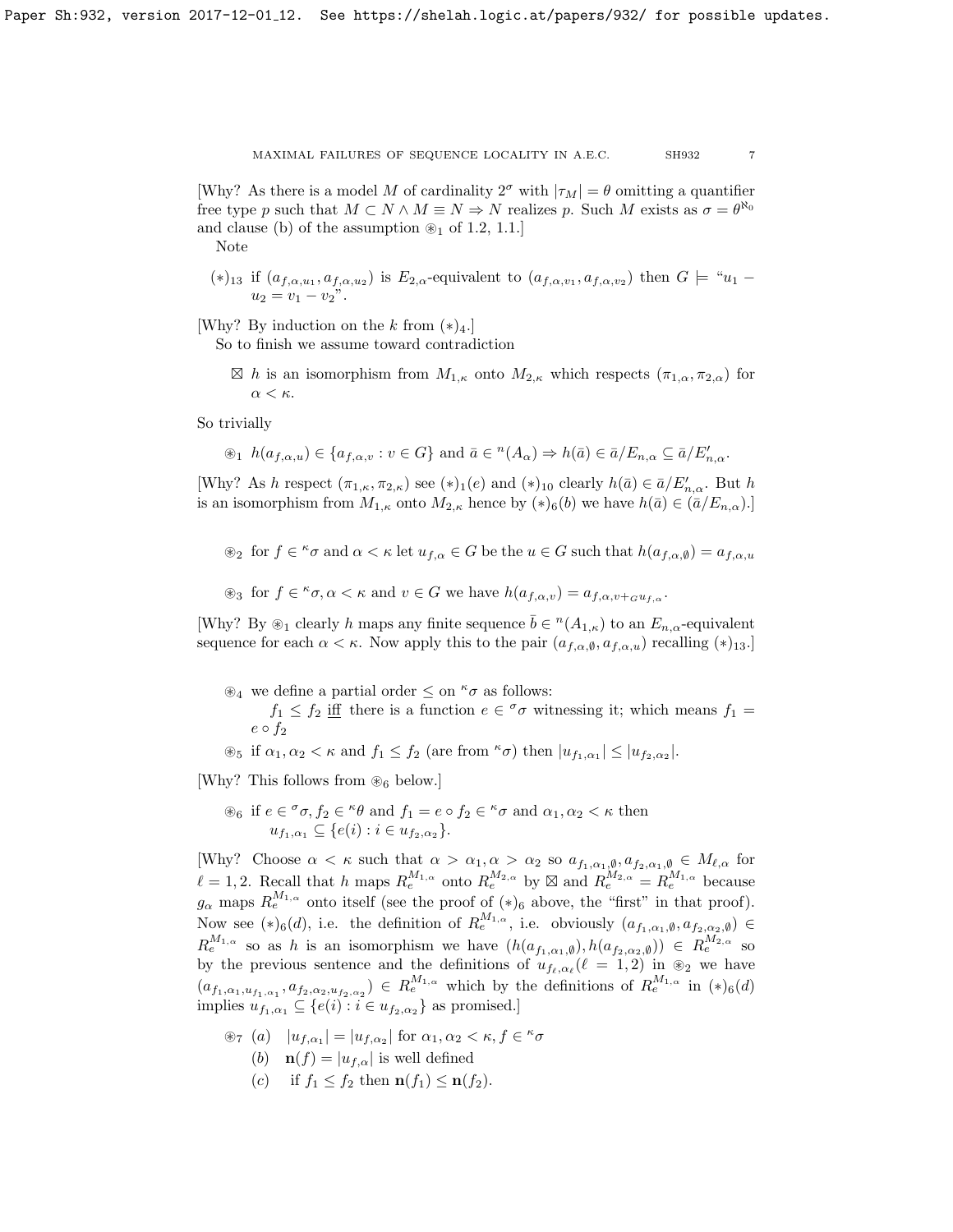[Why? For clause (a) use  $\mathcal{E}_6$  for the function  $e = id_{\sigma}$  and  $f_1 = f_2 = f$ . Clause (b) follows. Clause (c) holds by  $\otimes_6$  equivalently by  $\otimes_5$ .

- $\circledast_8$  there are  $f_* \in \kappa \sigma$  and  $\alpha_* < \kappa$  such that:
	- (i) if  $f_* \leq f \in \kappa \sigma$  and  $\alpha < \kappa$  then  $|u_{f_*,\alpha_*}| = |u_{f,\alpha}|$
	- (*ii*) moreover if  $f_* = e \circ f$  where  $e \in {}^{\sigma}\sigma$  and  $f \in {}^{\kappa}\sigma, \alpha < \kappa$  then  $e \upharpoonright u_{f,\alpha}$ is one-to-one from  $u_{f,\alpha}$  onto  $u_{f_*,\alpha}$  so  $\mathbf{n}(f_*) = \mathbf{n}(f)$
	- (iii) if  $\alpha < \kappa$ ,  $f_1 = e \circ f_2$ ,  $f_* = e_1 \circ f_1$ ,  $f_* = e_2 \circ f_2$  so  $e, e_1, e_2 \in \sigma \sigma$ , then  $e\vert u_{f_2,\alpha}\rangle$  is one-to-one onto  $u_{f_1,\alpha}$ .

[Why? First note that clause (ii), (iii) follows from clause (i). Second, if clause (i) fails, then we can find a sequence  $\langle (f_n, \alpha_n, e_n) : n < \omega \rangle$  such that

- (a)  $\alpha_n < \kappa$ ,  $f_n \in \kappa \sigma$  for  $n < \omega$
- ( $\beta$ )  $f_n \leq f_{n+1}$  say  $f_n = e_n \circ f_{n+1}$  and  $e_n \in \sigma$
- (γ)  $(e_n, f_{n+1}, \alpha_{n+1})$  witness that  $(f_n, \alpha_n)$  does not satisfy the demand (i) on  $(f_*, \alpha_*)$  hence  $\mathbf{n}(f_n) < \mathbf{n}(f_{n+1})$ .

Let  $u_n = u_{f_n,\alpha_n}$  for  $n < \omega$ . For  $n < \omega$  and  $i < \sigma$  let  $A_{n,i} = \langle \alpha < \kappa : f_n(\alpha) = i \rangle$ , so  $\langle A_{n,i} : i < \sigma \rangle$  is a partition of  $\kappa$  and  $\alpha \in A_{n+1,i} \Rightarrow \alpha \in A_{n,e_n(i)}$ . So letting  $A_{\eta} = \bigcap \{A_{n,\eta(n)} : n < \omega\}$  for  $\eta \in {}^{\omega}\sigma$  clearly  $\langle A_{\eta} : \eta \in {}^{\sigma}\sigma \rangle$  is a partition of  $\kappa$ .

As we have  $\sigma = \sigma^{\aleph_0}$  by  $(*)_0$ , there is a sequence  $\langle e^n : n < \omega \rangle$  satisfying  $e^n \in \sigma$ and  $f \in \kappa \sigma$  such that  $f_n = e^n \circ f$  for each  $n < \omega$ . So  $n < \omega \Rightarrow f_n \leq f$  which by  $\mathcal{F}_7(c)$  implies  $\mathbf{n}(f_n) \leq \mathbf{n}(f)$ . As  $\langle \mathbf{n}(f_n) : n < \omega \rangle$  is increasing, easily we get a contradiction.]

$$
\circledast_9 \mathbf{n}(f_*) > 0
$$
, i.e.  $\alpha < \kappa \Rightarrow u_{f_*,\alpha} \neq \emptyset$ .

[Why? If  $(\forall f \in \kappa \sigma)(\forall \alpha < \kappa)(u_{f,\alpha} = \emptyset)$  then (by  $\circledast_3$ ) we deduce h is the identity, contradiction. Otherwise assume  $u_{f,\alpha} \neq \emptyset$  hence as in the proof of  $\otimes_8$  there is f such that  $f_* \leq f' \wedge f \leq f'$  so by  $\circledast_5$  and  $\circledast_8$  we have  $0 < |u_{f,\alpha}| \leq |u_{f',\alpha}| = |u_{f_*,\alpha_*}|$ .

 $\mathscr{L}_{10}$  if  $f \in \kappa_{\sigma, \alpha} < \kappa$  and  $i \in u_{f,\alpha}$  then  $\kappa = \sup\{\beta < \kappa : \alpha < \beta \text{ and } f(\beta) = i\}.$ 

[Why? If not, let  $\beta(*) < \kappa$  be  $> \sup\{\beta < \kappa : \alpha < \beta, f(\beta) = i\}$  and  $> \omega$  and  $> \alpha$ . Let  $Y = \{(a_{f,\alpha,u}, a_{f,\beta(*)}, u) : u \in G, i \notin u\}$ . Now for every  $\beta \in (\beta(*) , \kappa)$  the function  $g_\beta$  maps the set Y onto itself (see its definition in  $(*)_2(f)$ ) hence by the definition of  $E_{2,\beta(*)+1}$  (in  $(*)_4$ ) it follows that  $\bar{a} \in Y \Rightarrow \bar{a}/E_{2,\beta(*)+1} \subseteq Y$  and as h respects  $(\pi_{1,\beta(*)+1}, \pi_{2,\beta(*)+1})$  it follows that  $h(\bar{a}) \subseteq \bar{a}/E'_{2,\beta(*)+1}$  and so  $\kappa > \gamma \geq \beta(*)+1 \Rightarrow$  $g_{\gamma}^{-1}(h(\bar{a})) \in \bar{a}/E'_{2,\beta(*)+1}.$ 

Now for  $\bar{a} \in Y$ , the pairs  $\bar{a}$ ,  $h(\bar{a})$  realizes the same quantifier free type in  $M_{1,\beta(*)+1}, M_{2,\beta(*)+1}$  respectively, hence by the choice of  $M_{2,\beta(*)+1}$  the pairs  $\bar{a}, g_{\beta(*)+2}^{-1}h(\bar{a})$ realize the same quantifier free type in  $M_{1,\alpha}$ . By  $(*)_6(b)$  recalling  $g_{\beta(*)+2}^{-1}(h(\bar{a})) \in$  $\bar{a}/E'_{2,\beta(*)+1}$  this implies that  $\bar{a}, g^{-1}_{\beta(*)+2}(h(\bar{a}))$  are  $E_{2,\beta(*)+1}$ -equivalent. By the definition of  $E_{2,\beta(*)+1}, g_{\beta(*)+2}^{-1}(h(\bar{a}))$  belongs to the closure of  $\{\bar{a}\}\$ under  $\{g_{\gamma}^{\pm 1}:\gamma\in$  $(\beta(*); \kappa)$ } hence  $h(\bar{a})$  belongs to it. But by an earlier sentence Y is closed under those functions so  $h(\bar{a}) \in Y$ . Similarly  $h^{-1}(\bar{a}) \in Y$ , hence h maps Y onto itself, recalling  $\mathcal{L}_2$  this implies  $i \notin u_{f,\alpha}$ , contradicting an assumption of  $\mathcal{L}_{10}$ , so  $\mathcal{L}_{10}$  holds.]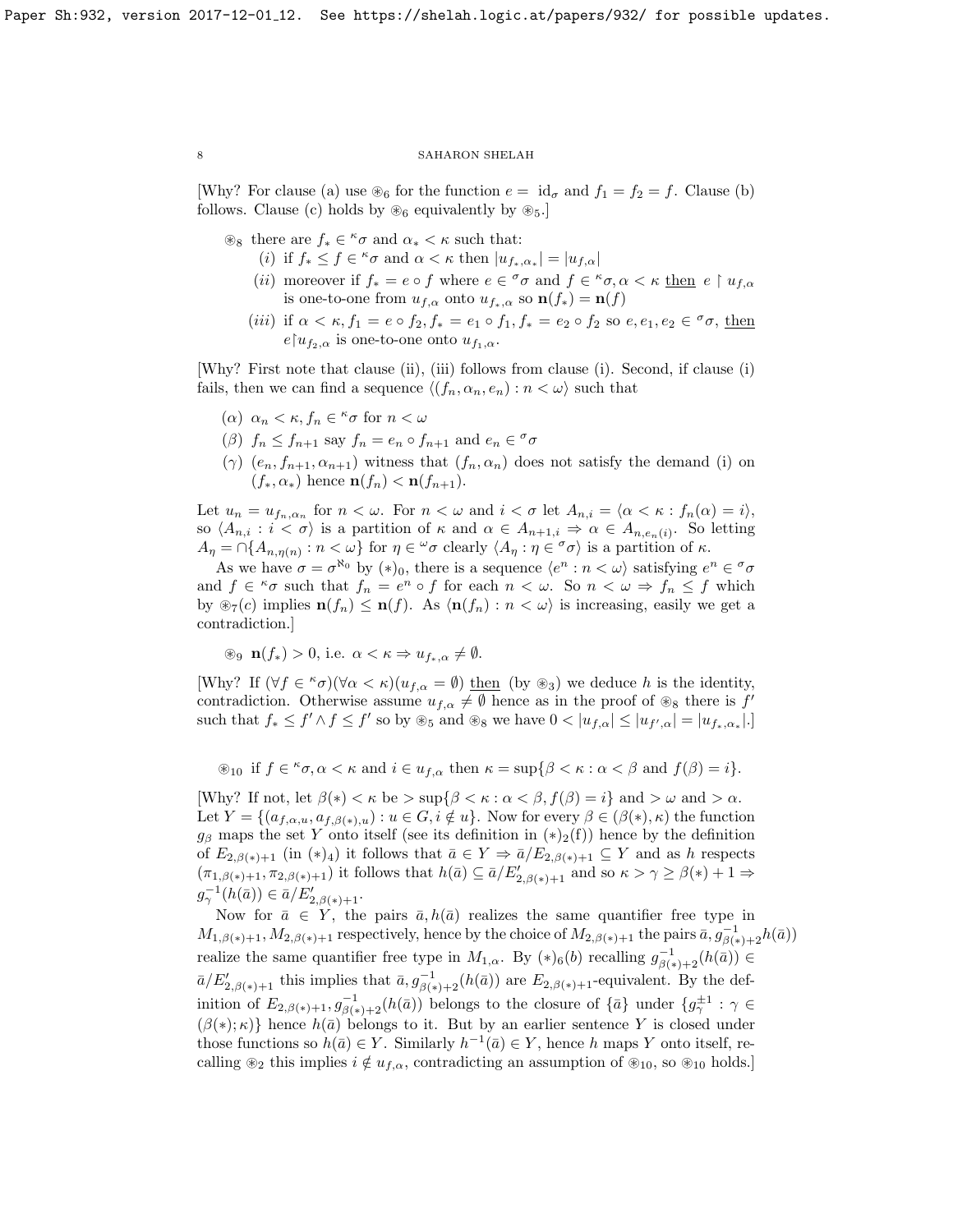Now fix  $f_*, \alpha_*$  as in  $\otimes_8$  for the rest of the proof, without loss of generality  $f_*$  is onto  $\sigma$  and let  $u_{f_*,\alpha_*} = \{i^*_{\ell} : i < \ell(*)\}$  with  $\langle i^*_{\ell} : \ell < \ell(*)\rangle$  increasing for simplicity. Now for every  $f \in \kappa \sigma$  such that  $f_* \leq f$  and  $\alpha < \kappa$  by  $\hat{\mathcal{B}}_8(ii)$ , (iii) we know that if  $e \in \sigma$   $\wedge f_* = e \circ f$  then e is a one-to-one mapping from  $u_{f,\alpha}$  onto  $u_{f_*,\alpha_*}$ ; but so  $e \restriction u_{f,\alpha}$  is uniquely determined by  $(f_*, \alpha_*, f, \alpha)$  so let  $i_{f,\alpha,\ell} \in u_{f,\alpha}$  be the unique  $i \in u_{f,\alpha}$  such that  $e(i) = i^*_{\ell}$  (equivalently  $(\exists \alpha)(f(\alpha) = i \land f_*(\alpha) = i^*_{\ell}).$ 

Now if  $f_* \leq f \in \kappa \sigma$  and  $\alpha_1, \alpha_2 < \kappa$  and we choose  $e = id_{\sigma}$  so necessarily  $f \restriction u_{f,\alpha_1} = e \circ f \restriction u_{f,\alpha_2}$ , then  $e \restriction \text{Rang}(f \restriction u_{f,\alpha_2})$  map  $u_{f,\alpha_2}$  onto  $u_{f,\alpha_1}$  but  $e$  is the identity so we can write  $u_f$  instead of  $u_{f,\alpha}$  let  $i_{f,\ell} = i_{f,\alpha,\ell}$  for  $\ell < \ell(*)$ ,  $\alpha < \kappa$ . Let

$$
\mathcal{A} = \{ A \subseteq \kappa : \text{ for some } f, f_* \le f \text{ and } \alpha < \kappa \text{ we have } f^{-1}\{i_{f,0}\} \setminus \alpha \subseteq A \}
$$

 $\Box_1 \mathcal{A} \subseteq \mathcal{P}(\kappa) \setminus [\kappa]^{<\kappa}.$ 

[Why? As  $\kappa$  is regular, this means  $A \in \mathcal{A} \Rightarrow A \subseteq \kappa \wedge \sup(A) = \kappa$  which holds by  $\otimes_{10}$ .

 $\boxdot_2 \kappa \in \mathcal{A}.$ 

[Why? By the definition of A.]

 $\Box_3$  if  $A \in \mathcal{A}$  and  $A \subseteq B \subseteq \kappa$  then  $B \in \kappa$ .

[Why? By the definition of A.]

 $\Box_4$  if  $A_1, A_2 \in \mathcal{A}$  then  $A =: A_1 \cap A_2$  belongs to  $\mathcal{A}$ .

[Why? Let  $(f_\ell, e_\ell, \alpha_\ell)$  be such that  $f_* = e_\ell \circ f_\ell$  and  $f_\ell \in \kappa \circ \alpha_\ell < \kappa$  and  $f_{\ell}^{-1}\{i_{f_{\ell},0}\}\setminus\alpha_{\ell} \subseteq A_{\ell}$  for  $\ell = 1,2$ . Let  $\mathrm{pr:}\sigma\times\sigma\to\sigma$  be one-to-one and onto and define  $f \in \kappa \sigma$  by  $f(\alpha) = \text{pr}(f_1(\alpha), f_2(\alpha))$ . Clearly  $f_\ell \leq f$  for  $\ell = 1, 2$  hence  $i_{f,0}$  is well defined and  $i_{f,0} = \text{pr}(i_{f_1,0}, i_{f_2,0})$ . Now for every  $\alpha < \kappa$ ,  $f(\alpha) = i_{f,0} \Rightarrow f_1(\alpha) =$  $i_{f_1,0} \wedge f_2(\alpha) = i \Rightarrow \alpha \in A_1 \wedge \alpha \in A_2 \Rightarrow \alpha \in A_1 \cap A_2 \Rightarrow \alpha \in A \text{ so } f^{-1}\{i_{f,0}\} \subseteq A$ hence  $A \in \mathcal{A}$ .]

 $\Box_5$  if  $A \subseteq \kappa$  then  $A \in \mathcal{A}$  or  $\kappa \backslash A \in \mathcal{A}$ .

[Why? Define  $f \in \kappa \sigma$ :

$$
f(\alpha) = \begin{cases} 2f_*(\alpha) & \text{if } \alpha \in A \\ 2f_*(\alpha) + 1 & \text{if } \alpha \in \kappa \backslash A. \end{cases}
$$

Let  $i = i_{f,0}$  so by the definition of A we have  $f^{-1}{i} = f^{-1}{i_{f,0}} \in A$ . But if i is even then  $f^{-1}{i} \subseteq A$  and i is odd then  $f^{-1}{i} \subseteq \kappa \backslash A$  so by  $\Box_3$  we are done.]

 $\Box_6$  A is a uniform ultrafilter on  $\kappa$ .

[Why? By  $\boxdot_1 - \boxdot_5$ .]

 $\boxdot_7$  A is  $\sigma^+$ -complete.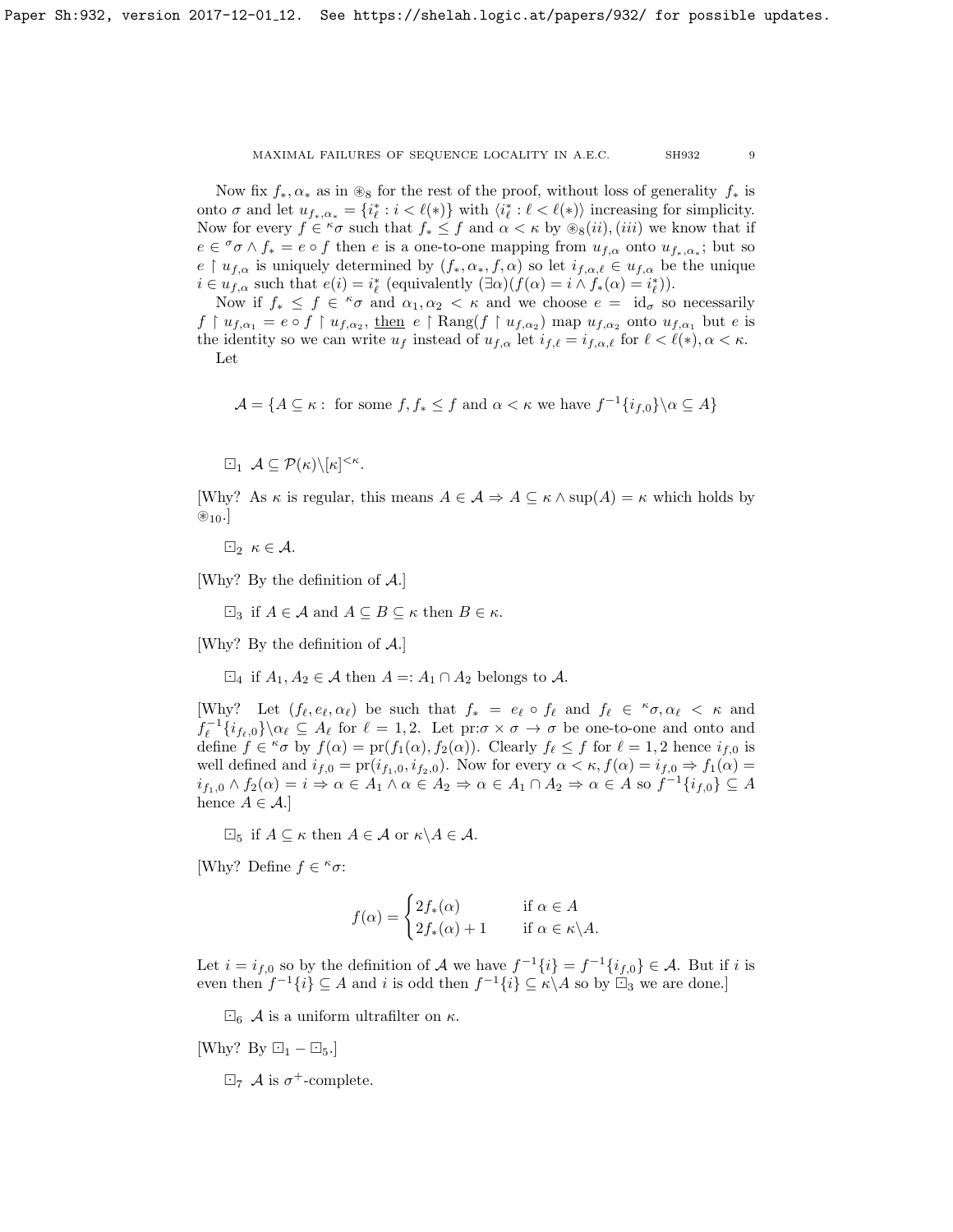[Why? Assume  $B_{\varepsilon} \in \mathcal{A}$  for  $\varepsilon < \sigma$  and let  $B = \cap \{B_{\varepsilon} : \varepsilon < \sigma\}$ . Define  $A_{\varepsilon} \subseteq \kappa$ for  $\varepsilon < \sigma$  as follows:  $A_{1+\varepsilon} = \bigcap B_{\zeta} \backslash B_{\zeta}$  (so is  $\kappa \backslash B_0$  if  $\varepsilon = 0$ ) for  $\varepsilon < \sigma$  and ζ<ε

 $A_0 = B$ . Clearly  $\langle A_\varepsilon : \varepsilon < \sigma \rangle$  is a partition of  $\kappa$ , let  $f \in {}^{\kappa} \sigma$  be such that  $f \restriction A_\varepsilon$  is constantly  $\varepsilon$ . Let  $f' \in {}^{\kappa}\theta$  be such that  $f \leq f' \wedge f_* \leq f'$ . Now  $(f')^{-1}\{i_{f',0}\} \in \mathcal{A}$ is included in some  $A_{\varepsilon}$ . If  $\varepsilon = 0$  this exemplifies  $\bigcap B_{\varepsilon} \in \mathcal{A}$  as required. If ε<σ  $\varepsilon = 1 + \zeta < \sigma$ , then  $(f')^{-1}\{i_{f',0}\}\subseteq A_{\varepsilon} \subseteq \kappa \setminus B_{\varepsilon}$ , contradiction to  $\Box_6$  because

 $B_{\varepsilon} \in \mathcal{A}$  and  $(f')^{-1}\{i_{f',0}\} \in \mathcal{A}.$ So by the assumptions of [1.2,](#page-2-0) that is,  $\mathcal{D}_1(b)$  of [1.1](#page-2-1) we get a contradiction, coming

from the assumption "toward contradiction (j) of  $\boxplus$  of [1.2](#page-2-0) fails", so it holds and the other clauses were proved so we are done.  $\square_{1,2}$  $\square_{1,2}$  $\square_{1,2}$ 

<span id="page-9-0"></span>**Theorem 1.3.** For every  $\theta$  there is an  $\mathfrak{k} = \mathfrak{k}_{\theta}^{*}$  such that

- $\otimes$  (a)  $\mathfrak{k}$  is an a.e.c. with  $\text{LST}(\mathfrak{k}) = \theta, |\tau_{\mathfrak{k}}| = \theta$ 
	- (b)  $\mathfrak k$  has the amalgamation property
	- (c)  $\mathfrak k$  admits intersections (see Definition [1.4](#page-9-1) below)
	- (d) if  $\kappa$  is a regular cardinal and there is no uniform  $\theta^+$ -complete ultrafilter on  $\kappa$ , then:  $\mathfrak{k}$  is not  $(\leq 2^{\kappa}, \kappa)$ -sequence-local for types, *i.e.*, we can find an  $\leq$ <sub>**t**</sub>-increasing continuous sequence  $\langle M_i : i \leq \kappa \rangle$ of models and  $p \neq q \in \mathscr{S}_{\mathfrak{k}}(M_{\kappa})$  such that  $i < \kappa \Rightarrow p \restriction M_i = q \restriction M_i$ and  $M_{\kappa}$  is of cardinality  $\leq 2^{\kappa}$ .

We shall prove [1.3](#page-9-0) below. As in [\[BS08,](#page-18-4) 1.2,§4] the aim of the definition of "admit intersections" is to ensure types behave reasonably.

<span id="page-9-1"></span>**Definition 1.4.** We say an a.e.c.  $\mathfrak{k}$  admits intersections when there is a function  $c\ell_{\ell}$  such that:

- (a)  $c\ell_{\mathfrak{k}}(A, M)$  is well defined iff  $M \in K_{\mathfrak{k}}$  and  $A \subseteq M$
- (b)  $c\ell_{\mathfrak{k}}(A, M)$  is preserved under isomorphisms and  $\leq_{\mathfrak{k}}$ -extensions
- (c) for every  $M \in K_{\mathfrak{k}}$  and non-empty  $A \subseteq M$  the set is  $B = c\ell_{\mathfrak{k}}(A, M)$  satisfies:  $M \mid B \in K_{\mathfrak{k}}, M \mid B \leq_{\mathfrak{k}} M$  and  $A \subseteq M_1 \leq_{\mathfrak{k}} N \wedge M \leq_{\mathfrak{k}} N \Rightarrow B \subseteq M_1$ ; we may use  $cl_{\mathfrak{k}}(A, M)$  for  $M \upharpoonright cl_{\mathfrak{k}}(A, M)$ .

<span id="page-9-2"></span>**Claim 1.5.** Assume  $\mathfrak{k}$  is an a.e.c. admitting intersections. Then  $tp_{\mathfrak{k}}(a_1, M, N_1) =$  $\mathrm{tp}_\mathfrak{k}(a_2,M,N_2) \text{ iff letting } M_\ell = N_\ell{\upharpoonright} c\ell_\mathfrak{k}(M\cup\{a_\ell\}), \text{ there is an isomorphism from } M_1$ onto  $M_2$  over M mapping  $a_1$  to  $a_2$ .

*Proof.* Should be clear by the definition.  $\Box$ <sub>[1](#page-9-2).5</sub>

Remark 1.6. In Theorem [1.3](#page-9-0) we can many times demand  $||M_{\kappa}|| = \kappa$ , e.g., if  $(\exists \lambda)(\kappa = 2^{\lambda}).$ 

Note we now show that [1.3](#page-9-0) is best possible.

<span id="page-9-3"></span>Claim 1.7. 1) If  $\mathfrak k$  satisfies clause (a) of [1.3,](#page-9-0) (i.e.  $\mathfrak k$  is an a.e.c. with LST-number  $\leq \theta$  and  $|\tau_{\mathbf{R}}| \leq \theta$ ) and  $\kappa$  fails the assumption of clause (d) of [1.3,](#page-9-0) that is there is a uniform  $\theta^+$ -complete ultrafilter on  $\kappa$ , then the conclusion of clause (d) of [1.3](#page-9-0) fails, that is  $\mathfrak k$  is  $\kappa$ -sequence local for types.

2) If D is a  $\theta^+$ -complete ultrafilter on  $\kappa$  and  $\mathfrak k$  is an a.e.c. with  $\text{LST}(\mathfrak k) \leq \theta$  then ultraproducts by D preserve " $M \in \mathfrak{k}$ ", " $M \leq_{\mathfrak{k}} N$ ", i.e.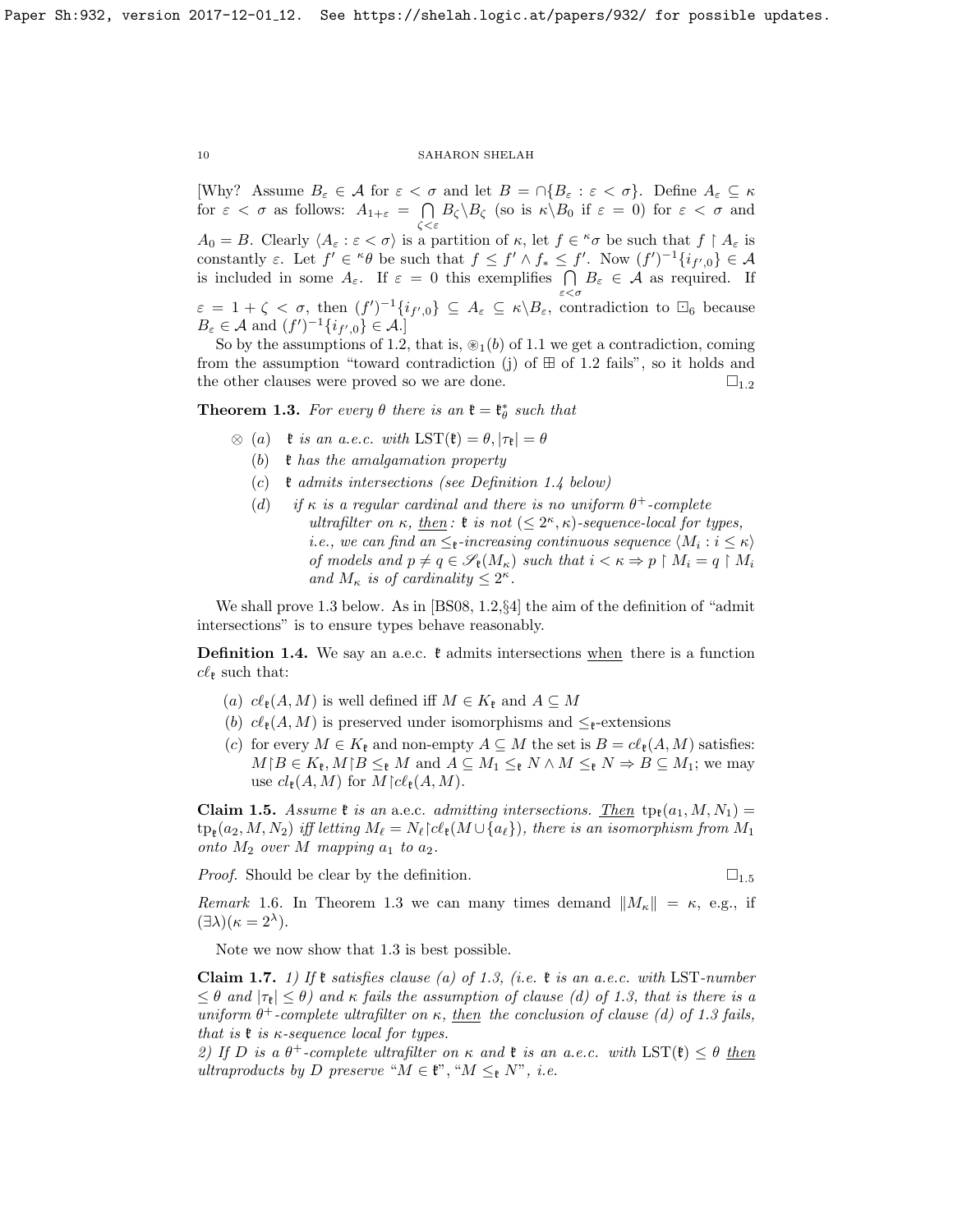$$
\mathbf{1}_{\mathbf{1}}
$$

 $\boxtimes$  if  $M_i, N_i (i < \kappa)$  are  $\tau(\mathfrak{K})$ -models and  $M = \prod$  $\prod_{i \leq \kappa} M_i/D$  and  $N = \prod_{i \leq \kappa}$  $\prod_{i<\kappa} N_i$  then:

- (a)  $M \in K$  if  $\{i < \kappa : M_i \in \mathfrak{k}\}\in D$
- (b)  $M \leq_{\mathbb{F}} N$  if  $\{i : M_i \leq_{\mathbb{F}} N_i\} \in D$ .

*Proof.* Note that if D is  $\theta^+$ -complete, then it is  $\sigma^+$ -complete where  $\sigma = \theta^{\aleph_0}$  (and much more, it is  $\theta'$ -complete for the first measurable  $\theta' > \theta$ ). 1) So assume

- $\boxplus$  (a)  $\langle M_i : i \leq \kappa \rangle$  is  $\leq_{\mathfrak{k}}$ -increasing
	- (b)  $M_{\kappa} = N_0 \leq_{\kappa} N_{\ell}$  for  $\ell = 1, 2$
	- (c)  $p_{\ell} = \mathbf{tp}_{\ell}(a_{\ell}, N_0, N_{\ell})$  for  $\ell = 1, 2$
	- (d)  $i < \kappa \Rightarrow p_1 \upharpoonright M_i = p_2 \upharpoonright M_i$ .

We shall show  $p_1 = p_2$ , this is enough.

Without loss of generality

 $(*)_1$  (a)  $a_1 = a_2$  call it a (b)  $\tau_{\mathfrak{k}} \subset \mathcal{H}(\theta)$ .

By  $(d)$  of  $\boxplus$  we have:

- $(d)^+$  for each  $i < \kappa$  there are  $n_i < \omega$  and  $\langle N_{i,m} : n \leq n_i \rangle$  such that
	- ( $\alpha$ )  $N_{i,0} = N_1$
	- ( $\beta$ )  $N_{i,m_i} = N_2$  or just  $h_i$  is an isomorphism from  $N_{i,m_i}$  onto  $N_2$  such that  $h_i \restriction (M_i \cup \{a\})$  is the identity
	- $(\gamma)$   $a \in N_{i,\ell}$  and  $M_i \leq_{\ell} N_{i,\ell}$
	- (δ) if  $m < m_i$  then  $N_{i,2m+1} \leq_{\ell} N_{i,2m}$ ,  $N_{i,2m+2}$ .

As  $\kappa = cf(\kappa) > \aleph_0$  without loss of generality  $i < \kappa \Rightarrow n_i = n_*$ . Let  $\chi$  be such that  $\langle M_i : i \leq \kappa \rangle, \langle N_{i,n} : n \leq n_* \rangle : i \langle \kappa \rangle$  and  $\mathfrak{k}_{\text{LST}(\mathfrak{k})}$  all belongs to  $\mathcal{H}(\chi)$ ; concerning  $\mathfrak{k}_{\text{LST}(\mathfrak{k})}$  this means  $\tau_\chi$  and  $\text{LST}(\mathfrak{k})$  belongs to  $\mathcal{H}(\chi)$  hence  $\{M \in K_{\mathfrak{k}} : M \in \mathcal{H}(\text{LST}_{\mathfrak{k}}^+)\}$ and  $\leq_{\mathfrak{k}}$   $\mathfrak{f}\mathcal{H}(LST_{\mathfrak{k}}^{+})$  belongs to  $\mathcal{H}(\chi)$ ; those hold by  $(*)_1(b)$ . Let  $\mathfrak{B}$  be the ultrapower  $(\mathcal{H}(\chi), \in)^\kappa/D$  and  $\mathbf{j}_0$  the canonical embedding of  $(\mathcal{H}(\chi), \in)$  into  $\mathfrak{B}$  and let  $\mathbf{j}_1$  be the Mostowski-Collapse of  $\mathfrak B$  to a transitive set  $\mathcal H$  and let  $\mathbf j = \mathbf j_1 \circ \mathbf j_0$ . So  $\mathbf j$  is an elementary embedding of  $(\mathcal{H}(\chi), \in)$  into  $(\mathcal{H}, \in)$  and even an  $\mathbb{L}_{\theta^+, \theta^+}$ -elementary one. Recall we are assuming without loss of generality  $\tau_{\mathfrak{k}} \subseteq \mathcal{H}(\theta)$  hence  $\mathbf{j}(\tau_{\mathfrak{k}}) = \tau_{\mathfrak{k}}$  hence by part (2), **j** preserves " $N \in K_{\mathfrak{k}}$ ", " $N^1 \leq_{\mathfrak{k}} N^{2}$ ". "h is an isomorphism from  $N'$ onto  $N''$ .

So  $\mathbf{j}(\langle M_i : i \leq \kappa \rangle)$  has the form  $\langle M_i^* : i \leq \mathbf{j}(\kappa) \rangle$  but  $\mathbf{j}(\kappa) > \kappa_* := \bigcup \mathbf{j}(i)$  by  $i<\kappa$ the uniformity of D and let  $\mathbf{j}(\langle N_{i,n} : n \leq n_* \rangle : i < \kappa \rangle = \langle N_{i,n}^* : n \leq n^* \rangle : i < \mathbf{j}(\kappa) \rangle$ and  $\mathbf{j}(\langle h_i : i < \kappa \rangle) = \langle h_i^* : i < \kappa_* \rangle$ . So

- 
- (a)  $\mathbf{j} | M_{\kappa}$  is a  $\leq_{\mathfrak{k}}$ -embedding of  $M_{\kappa}$  into  $M_{\kappa}^*$  hence even into  $M_{\kappa}^*$ .
- (b)  $M_{\kappa_*}^* \leq_{\mathfrak{k}} N_{i,n}^*$  and  $\mathbf{j}(a) \in N_{i,n}^*$  for  $i < \kappa, n \leq n_*$
- (c)  $N_{i,0}^* = \mathbf{j}(N_1)$
- (d)  $h_{\kappa_*}$  is an isomorphism from  $N_{\kappa_*,n_*}$  onto  $\mathbf{j}(N_2)$
- (e)  $N_{\kappa_*,2m+1}^* \leq_{\mathfrak{k}} N_{\kappa_*,2m}^*, N_{\kappa_*,2m+2}^*$  for  $2m+1 < n_*$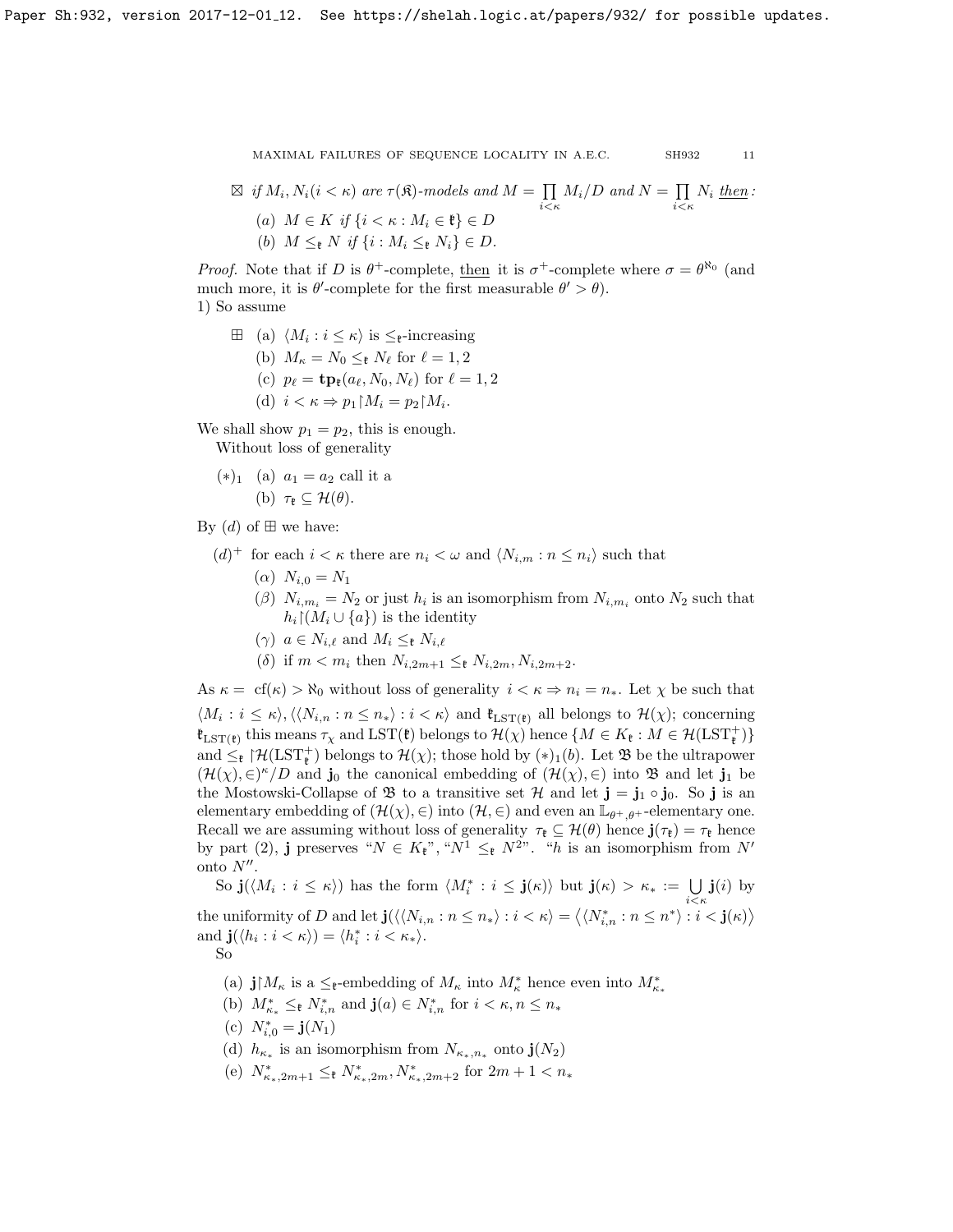(f)  $\mathbf{j}(a) \in N_{\kappa_*,m}$ .

Together we are done.

2) By the representation theorem of a.e.c. [\[Shea,](#page-18-5)  $\S1$  $\S1$ ].  $\square_{1.7}$ 

Proof. Proof of [1.3](#page-9-0)

Let  $\sigma = \theta^{\aleph_0}$ . Let  $G = ([\sigma]^{<\aleph_0}, \Delta)$  and let  $\langle c_i : i < \sigma \rangle$  list the members of G, let  $\langle \eta_\alpha : \alpha < \sigma \rangle$  list  $\omega \theta$ .

Now

 $\boxtimes_1$  let  $B_{\varepsilon,n} \subseteq G$  for  $\varepsilon < \theta$  be such that: if  $a, b \in G$  then  $(\forall \varepsilon < \theta)(\forall n < \omega)(a \in G)$  $B_{\varepsilon,n} \equiv b \in B_{\varepsilon,n}$ )  $\Rightarrow$  a = b; moreover,  $B_{\varepsilon,n} = \{c_{\alpha} : \eta_{\alpha}(n) = \varepsilon\}.$ 

Let  $\tau$  have the predicates  $G, I, J, H(\text{unary}), E_1, Q(\text{binary}), R_{n,\alpha}$  (n-place;  $n <$  $\omega, \alpha < \theta$ ),  $P_{\varepsilon,n}(\text{unary}; \varepsilon < \theta)$  and function symbols  $F_1(\text{unary})$ ,  $F_2, \pi, +(\text{binary})$ ; so  $|\tau| = \theta$ . We define K as a class of  $\tau$ -models by:

- $\boxtimes_2 M \in K$  iff (up to isomorphism):
	- (a)  $\langle G^M, I^M, J^M, H^M \rangle$  is a partition of  $|M|$ , (recall that they are unary)
	- (b)  $(G^M, +^M)$  is a subgroup of the group  $([\sigma]^{<\aleph_0}, \Delta)$ ,  $P_{\varepsilon,n}^M \subseteq G^M$  for  $\varepsilon < \theta, \langle P_{\varepsilon,n}^M : \varepsilon < \theta \rangle$  be a partition of M such that  $a \neq b \in G^M \Rightarrow$  $(\exists \varepsilon < \theta)(\exists n < \omega)[a \in P_{\varepsilon,n}^M \wedge b \notin P_{\varepsilon,n}^M]$
	- (c)  $Q^M \subseteq H^M \times J^M$  is such that  $(\forall a \in H^M)(\exists^{\leq 1}b)((a, b) \in Q^M);$
	- (d)  $E_1^M$  is an equivalence relation on  $H^M$  such that: if  $(a_1, b) \in Q^M$  and  $a_2 \in H^M$  then  $a_1 E_1^M a_2 \Leftrightarrow (a_2, b) \in Q^M$
	- (e)  $\pi^M$  is a function from  $H^M$  into  $I^M$
	- (f)  $E_2^M = \{(a, b) : aE_1^M b \text{ and } \pi^M(a) = \pi^M(b) \text{ so } a, b \in H\}$
	- (g)  $F_2^M$  is a partial two-place function such that:
		- $(\alpha)$   $F_2^M(a, b)$  is well defined iff  $b \in G^M, a \in H^M$
		- ( $\beta$ ) for  $a \in H^M$ ,  $\langle F_2^M(a, b) : b \in G^M \rangle$  list  $a/E_2^M = \{a' \in H^M:$  $\pi^M(a') = \pi^M(a)$  with no repetitions
		- ( $\gamma$ ) if  $a \in H^M$  and  $b, c \in G$  then  $F_2^M(a, b + M^M c) = F_2^M(F_2^M(a, b), c)$ , on the  $+$  see clause (b)
		- $(\delta)$   $F(a, 0_{G^M}) = a$  for  $a \in H^M$
		- (ε) for  $n < \omega$  and  $\gamma < \theta$  the relation  $R_{n,\gamma}^M$  is an *n*-place relation  $\subseteq \bigcup \{^n(a/E_1^M) : a \in H^M \}.$

We define  $\leq_{\ell}$  as being a submodel. Easily

 $\boxtimes_3$   $\mathfrak{k} = (K, \leq_{\mathfrak{k}})$  is an a.e.c.

For  $A \subseteq M \in K$  let

- (a)  $cl_M^1(A) =$  the subgroup of  $(G^M, +^M)$  generated by  $(A \cap G^M) \cup \{b \in G^M :$ for some  $a_1 \neq a_2 \in A \cap H^M$  we have  $a_1 E_2^M a_2$  and  $F_2^M(a_1, b) = a_2$
- (b)  $c\ell^2_M(A) = (A \cap I^M) \cup {\{\pi^M(a) : a \in A \cap H^M\}}$
- (c)  $cl_M^3(A) = \{a \in H^M : \text{ for some } b \in cl_M^0(A) \text{ and } a'_1 \in A \cap H^M \text{ we have } \}$  $a = F_2^M(a'_1, b)$
- (d)  $c\ell(A, M) = c\ell_M(A) = M \restriction (\cup \{c\ell_M^{\ell}(A) : \ell = 1, 2, 3\}).$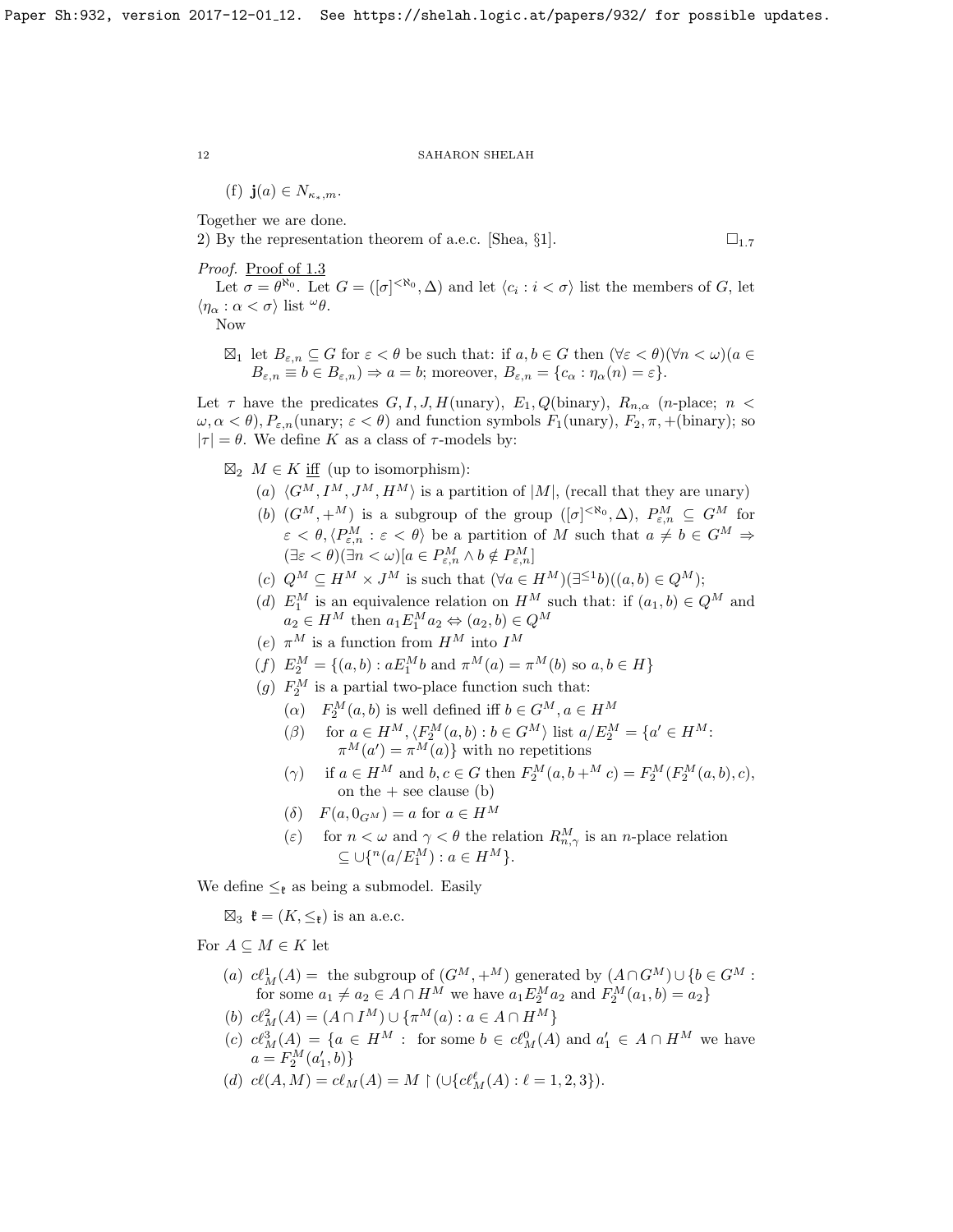Now this function  $c\ell(A, M)$  shows that  $\mathfrak k$  admits intersections (see Definition [1.4\)](#page-9-1) so

 $\boxtimes_4$  **t** admits closure and  $\text{LST}(\mathfrak{k}) + |\tau_{\mathfrak{k}}| = \theta$ .

Assume  $\kappa$  is as in clause (d) of [1.3,](#page-9-0) we use the  $M_{\ell,\alpha}(\ell = 1, 2, \alpha \leq \kappa)$  constructed in [1.2](#page-2-0) (the relevant properties are stated in [1.2\)](#page-2-0). They are not in the right vocabulary so let  $M'_{\ell,\alpha}$  be the following  $\tau$ -model:

$$
\mathbb{Z}_{5}
$$
 (a) elements  $G^{M'_{\ell,\alpha}} = G$   
\n $I^{M'_{\ell,\alpha}} = I_{\alpha}$   
\n $J^{M'_{\ell,\alpha}} = \{t_{\ell}^{*}\}, t_{\ell}^{*}$  just a new element  
\n $H^{M'_{\ell,\alpha}} = |M_{\ell,\alpha}|$   
\n(we assume disjointness)  
\n(b)  $(G^{M'_{\ell,\alpha}}, +^{M'_{\ell,\alpha}})$  is  $G = ([\sigma]^{<\aleph_{0}}, \Delta)$   
\n $P_{\varepsilon}^{M'_{\ell,\alpha}} \subseteq G^{M}$  as required in  $\boxtimes_{1}$  not depending on  $(\ell, \alpha)$   
\n(c)  $F_{1}^{M'_{\ell,\alpha}}$  is constantly  $t_{\ell}^{*}$  on  $H^{M'_{\ell,\alpha}}$   
\n(d)  $E_{1}^{M'_{\ell,\alpha}} = \{(a,b) : F_{1}^{M'_{\ell,\alpha}}(a) = F_{1}^{M'_{\ell,\alpha}}(b) \text{ so } a, b \in H^{M'_{\ell,\alpha}}$   
\n(e)  $\pi^{M'_{\ell,\alpha}}$  is  $\pi_{\ell,\alpha}$  (constructed in 1.2)  
\n(f)  $E_{2}^{M'_{\ell,\alpha}} = \{(a,b) : aE_{1}^{M'_{\ell,\alpha}}b \text{ and } \pi^{M'_{\ell,\alpha}}(a) = \pi^{M'_{\ell,\alpha}}(b) \text{ so } a, b \in H^{M'_{\ell,\alpha}}\}$   
\n(g)  $F_{2}^{M'_{\ell,\alpha}}(a,b) = F_{b}^{M_{\ell,\alpha}}(b) \text{ for } a \in H^{M'_{\ell,\alpha}}$   
\n(h)  $R_{\gamma,n}^{M'_{\ell,\alpha}}$  for  $n < \omega, \gamma < \sigma$  list the relations of  $M_{\ell,\alpha}$ .  
\n $t M'_{0,\alpha} = M'_{\ell,\alpha} \restriction (G^{M'_{\ell,\alpha}} \cup I^{M'_{\ell,\alpha}}) \text{ for } \ell = 1, 2 \text{ and } \alpha \leq \kappa$  (we get the same result).  
\nNote easily

$$
\boxtimes_6 M_{0,\alpha} \leq_{\mathfrak{k}} M_{\ell,\alpha}, \langle M_{\ell,\alpha} : \alpha \leq \kappa \rangle \text{ is } \leq_{\mathfrak{k}}\text{-increasing (check) }
$$
  

$$
\boxtimes_7 \text{ tp}_{\mathfrak{k}}(t_1^*, M'_{0,\alpha}, M'_{1,\alpha}) = \text{tp}_{\mathfrak{k}}(t_2^*, M'_{0,\alpha}, M'_{2,\alpha}) \text{ for } \alpha < \kappa.
$$

[Why? By the isomorphism from  $M_{1,\alpha}$  onto  $M_{2,\alpha}$  respecting  $(\pi_{1,\alpha}, \pi_{2,\alpha})$  in [1.1.](#page-2-1)]

 $\boxtimes_8 \text{ tp }_{\mathfrak{k}}(t_1^*, M'_{0,\kappa}, M'_{1,\kappa}) \neq \text{ tp }_{\mathfrak{k}}(t_2^*, M'_{0,\kappa}, M'_{2,\kappa}).$ 

Let

[Why? By the non-isomorphism in [1.1;](#page-2-1) extension will not help.]

Now by the "translation theorem" of  $[BS08, 4.7]$  we can find  $\mathfrak{k}'$  which has all the needed properties, i.e. also the amalgamation and JEP.  $\square_{1.3}$  $\square_{1.3}$  $\square_{1.3}$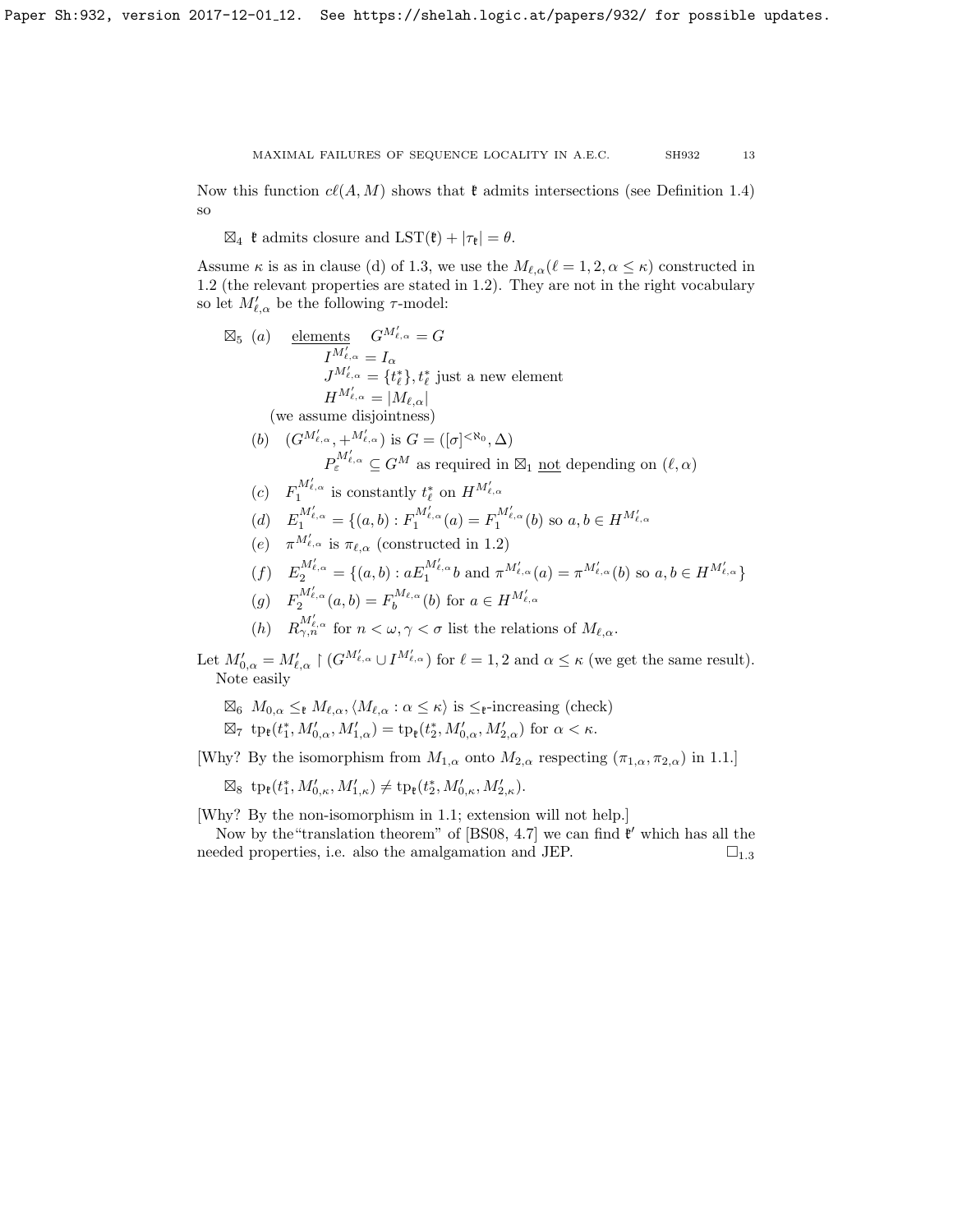#### 2. Compactness of types in a.e.c.

Baldwin [\[Bal09\]](#page-18-3) ask "can we in ZFC prove that some a.e.c. has amalgamation, JEP but fail compactness of types". The background is that in [\[BS08\]](#page-18-4) we construct one using diamonds.

To me the question is to show this class can be very large (in ZFC).

Here we omit amalgamation and accomplish both by direct translations of problems of existence of models for theories in  $\mathbb{L}_{\kappa^+, \kappa^+}$ , first in the propositional logic. So whereas in [\[BS08\]](#page-18-4) we have an original group  $G^M$ , here instead we have a set  $P^{M}$  of propositional "variables" and  $P^{M}$ , set of such sentences (and relations and functions explicating this; so really we use coding but are a little sloppy in stating this obvious translation).

In [\[BS08\]](#page-18-4) we have  $I^M$ , set of indexes, 0 and H, set of Whitehead cases,  $H_t$  for  $t \in I^M$ , here we have  $I^M$ , each  $t \in I^N$  representing a theory  $P_t^M \subseteq P^M$  and in  $J^M$ we give each  $t \in I^M$  some models  $\mathcal{M}_s^M : P^M \to \{\text{true}, \text{false}\}.$  This is set up so that amalgamation holds.

*Notation* 2.1. In this section types are denoted by  $\mathbf{p}, \mathbf{q}$  as p, q are used for propositional variables.

**Definition 2.2.** 1) We say that an a.e.c.  $\mathfrak{k}$  has  $(\leq \lambda, \kappa)$ -sequence-compactness (for types) when : if  $\langle M_i : i \leq \kappa \rangle$  is  $\leq_{\mathfrak{k}}$ -increasing continuous and  $i < \kappa \Rightarrow ||M_i|| \leq \lambda$ and  $\mathbf{p}_i \in \mathscr{S}^{\leq \omega}(M_i)$  for  $i < \kappa$  satisfying  $i < j < \kappa \Rightarrow \mathbf{p}_i = \mathbf{p}_i \upharpoonright M_i$  then there is  $\mathbf{p}_{\kappa} \in \mathscr{S}^{<\omega}(M_{\kappa})$  such that  $i < \kappa \Rightarrow p_{\kappa} M_i = p_i$ .

2) We define " $(=\lambda, \kappa)$ -sequence-compactness" similarly. Let  $(\lambda, \kappa)$ -sequence-compactness mean  $(\leq \lambda, \kappa)$ -compactness.

Question 2.3. Can we find an a.e.c.  $\ell$  with amalgamation and JEP such that  $\{\theta : \mathfrak{k} \text{ have } (\lambda, \theta) \text{-compactness of types for every } \lambda \} \text{ is complicated, say:}$ 

- (a) not an end segment but with "large" members
- (b) any  $\{\theta : \theta \text{ satisfies } \psi\}, \psi \in \mathbb{L}_{\kappa^+, \kappa^+}$  (second order).

**Definition 2.4.** Let  $\kappa \ge \aleph_0$ , we define  $\mathfrak{k} = \mathfrak{k}_\kappa$  as follows:

- (A) the vocabulary  $\tau_{\ell}$  consist of  $F_i(i \leq \kappa)$ ,  $R_{\ell}(\ell = 1, 2)$ ,  $P, \Gamma, I, J, c_i$  ( $i < \kappa$ ),  $F_i(i \leq \kappa)$  $\kappa$ ), (pedantically see later),
- (B) the universe of  $M \in K_{\mathfrak{k}}$  is the disjoint union of  $P^M, \Gamma^M, I^M, J^M$  so  $P, \Gamma, I, J$ are unary predicates
- (C) (a)  $P^M$  a set of propositional variables (i.e. this is how we treat them)
	- (b)  $\Gamma^M$  is a set of sentences of one of the forms  $\varphi = (p), \varphi = (r \equiv p \wedge p)$  $q, \varphi = (q \equiv \neg p), \varphi = (q \equiv \bigwedge$  $\bigwedge_{i \leq \kappa} p_i$ , so  $p, q, p_i \in P^M$ 
		- but in the last case  $\{p_i : i < \kappa\} \subseteq \{c_i^M : i < \kappa\}$  (or code this!)
	- (c) for  $i < \kappa$  the function  $F_i^M : \Gamma^M \to P^M$  are such that for every  $i < \kappa$  and  $\varphi \in \Gamma^M$  we have:
		- (a) if  $\varphi = (p)$  and  $i \leq \kappa$  then  $F_{1+i}(\varphi) = p, F_0(\varphi) = c_0$
		- ( $\beta$ ) if  $\varphi = (r \equiv p \wedge q)$  then  $F_i(\varphi)$  is  $c_1$  if  $i = 0$ , is p if  $i = 1$ , is q if  $r = 2$  is r if  $r > 3$
		- (γ) if  $\varphi = (q \equiv \neg p)$  then  $F_i(\varphi)$  is  $c_2$  if  $i = 0, p$  if  $i = 1, q$  if  $i \geq 2$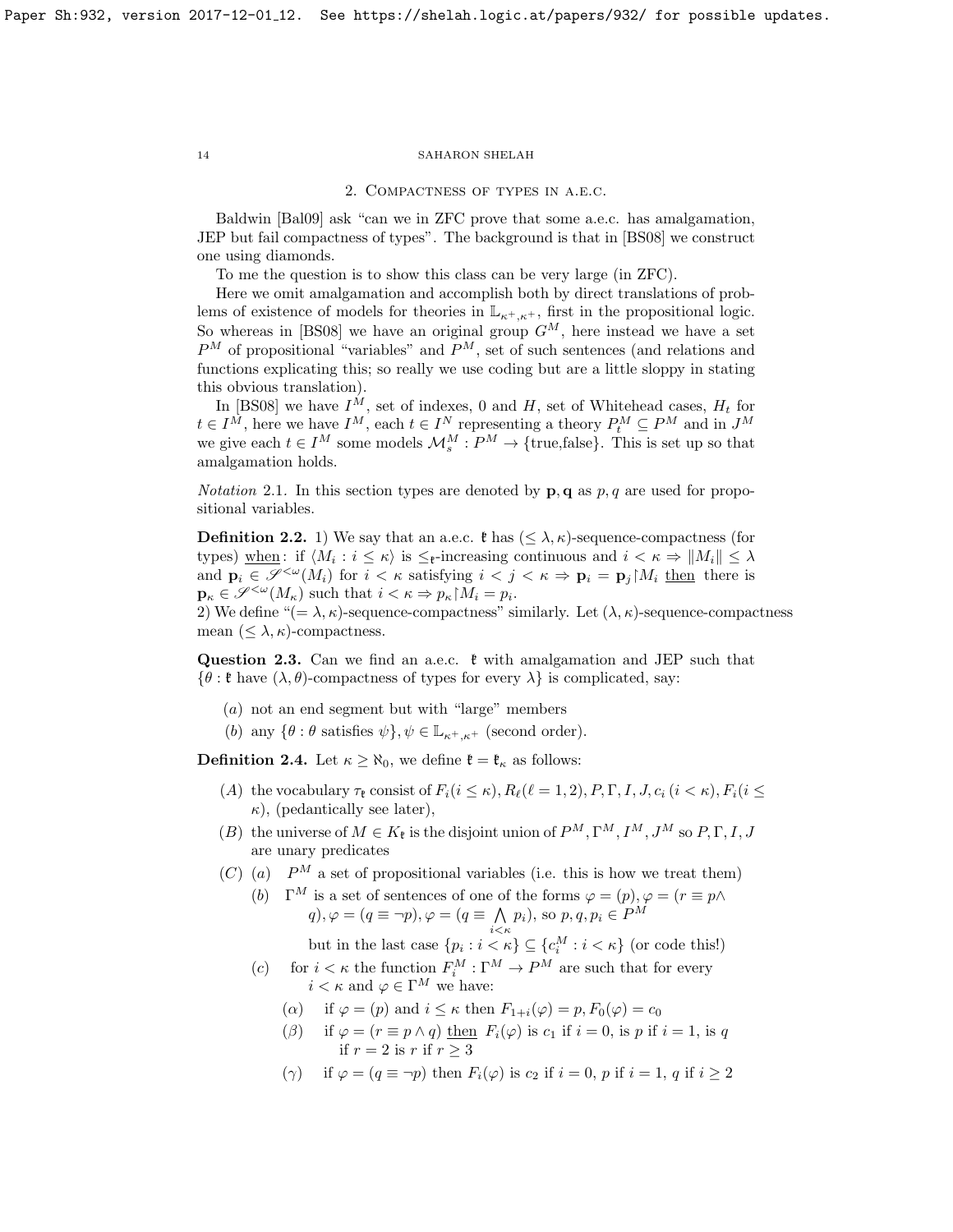(6) if 
$$
\varphi = (q \equiv \bigwedge_{j \leq \kappa} p_j)
$$
 then  $F_i(\varphi)$  is  $c_3$  if  $i = 0$ ,  
  $q$  if  $i = 1, p_{2+j}$  if  $i = j + 1$ 

(d) I a set of theories, i.e. 
$$
R_1^M \subseteq \Gamma \times I
$$
 and for  $t \in I$  let  $\Gamma_t^M = \{ \psi \in \Gamma^M : \psi R_1^M t \} \subseteq \Gamma^M$ 

- (e) *J* is a set of models, i.e.  $R_2^M \subseteq (\Gamma \cup P) \times J$  and for  $s \in J$  we have  $\mathcal{M}_s^M$  is the model, i.e. function giving truth values to  $p \in P^M$ , i.e.
	- ( $\alpha$ )  $\mathcal{M}_s^M(p)$  is true if  $p_i R_2^M s$ ; is false if  $\neg p R_2^M s$
	- $(\beta)$   $(\varphi, s) \in R_2^M$  iff computing the truth value of  $\varphi$  in  $\mathcal{M}_s^M$ we get truth
- $(f)$   $F_{\kappa}^M: J^M \to I^M$  such that  $s \in J^M \Rightarrow \mathcal{M}_s^M$  is a model of  $\Gamma_{F_{\kappa}^M(s)}$

$$
(g) \quad (\forall t \in I^M)(\exists s \in J^M)(F^M_\kappa(s) = t)
$$

(D)  $M \leq_{\mathfrak{k}} N$  iff  $M \subseteq N$  are  $\tau_{\mathfrak{k}}$ -models from  $K_{\mathfrak{k}}$ .

<span id="page-14-0"></span>Claim 2.5.  $\mathfrak{k}$  is an a.e.c.,  $LST(\mathfrak{k}) = \kappa$ .

*Proof.* Obvious.  $\Box_{2.5}$  $\Box_{2.5}$  $\Box_{2.5}$ 

<span id="page-14-1"></span>Claim 2.6. k has the JEP.

Proof. Just like disjoint unions (also of the relations and functions) except for the individual constants  $c_i$  (for  $i < \kappa$ ).  $\Box_{2.6}$  $\Box_{2.6}$  $\Box_{2.6}$ 

<span id="page-14-2"></span>**Claim 2.7.** Assume  $M_0 \leq_{\ell} M_{\ell}$  for  $\ell = 0, 1$  and  $|M_0| = P^{M_0} \cup \Gamma^{M_0} = P^{M_{\ell}} \cup \Gamma^{M_{\ell}}$  $for \ell = 1, 2 \text{ and } a_{\ell} \in I^{M_{\ell}} \text{ for } \ell = 1, 2.$   $\underline{Then} \text{ tp}_{\ell}(a_1, M_0, M_1) = \text{tp}_{\ell}(a_2, M_0, M_2) \text{ iff}$  $\Gamma_{a_1}^{M_1} = \Gamma_{a_2}^{M_2}.$ 

*Proof.* The if direction,  $\Leftarrow$ 

Let h be a one to one mapping with domain  $M_1$  such that  $h \upharpoonright M_0 =$  the identity,  $h(a_1) = a_2$  and  $h(M_1) \cap M_2 = M_0 \cup \{a_2\}$ . Renaming without loss of generality h is the identity. Now define  $M_3$  as  $M_1 \cup M_2$ , as in [2.6,](#page-14-1) now  $a_1 = a_2$  does not cause trouble because  $P^{M_0} = P^{M_\ell}, \Gamma^{M_0} = \Gamma^{M_\ell}$  for  $\ell = 1, 2$ .

The only if direction,  $\Rightarrow$ 

 $\overline{\text{Obviously}}$   $\Box_{2.7}$  $\Box_{2.7}$  $\Box_{2.7}$ 

<span id="page-14-3"></span>Claim 2.8. Assume  $\lambda, \theta$  are such that:

- (a)  $\theta$  is regular  $\langle \lambda \rangle$  and  $\lambda \geq \kappa$
- (b)  $\langle \Gamma_i : i \leq \theta \rangle$  is  $\subseteq$ -increasing continuous sequence of sets propositional sentences in  $\mathbb{L}_{\kappa^+,\omega}$  such that  $[\Gamma_i$  has a model  $\Leftrightarrow i < \theta]$
- (c)  $|\Gamma_{\theta}| < \lambda$ .

Then  $\mathfrak k$  fail  $(\lambda, \theta)$ -sequence-compactness (for types).

Remark 2.9. We may wonder but: for  $\theta = \aleph_0$  compactness holds? Yes, but only assuming amalgamation.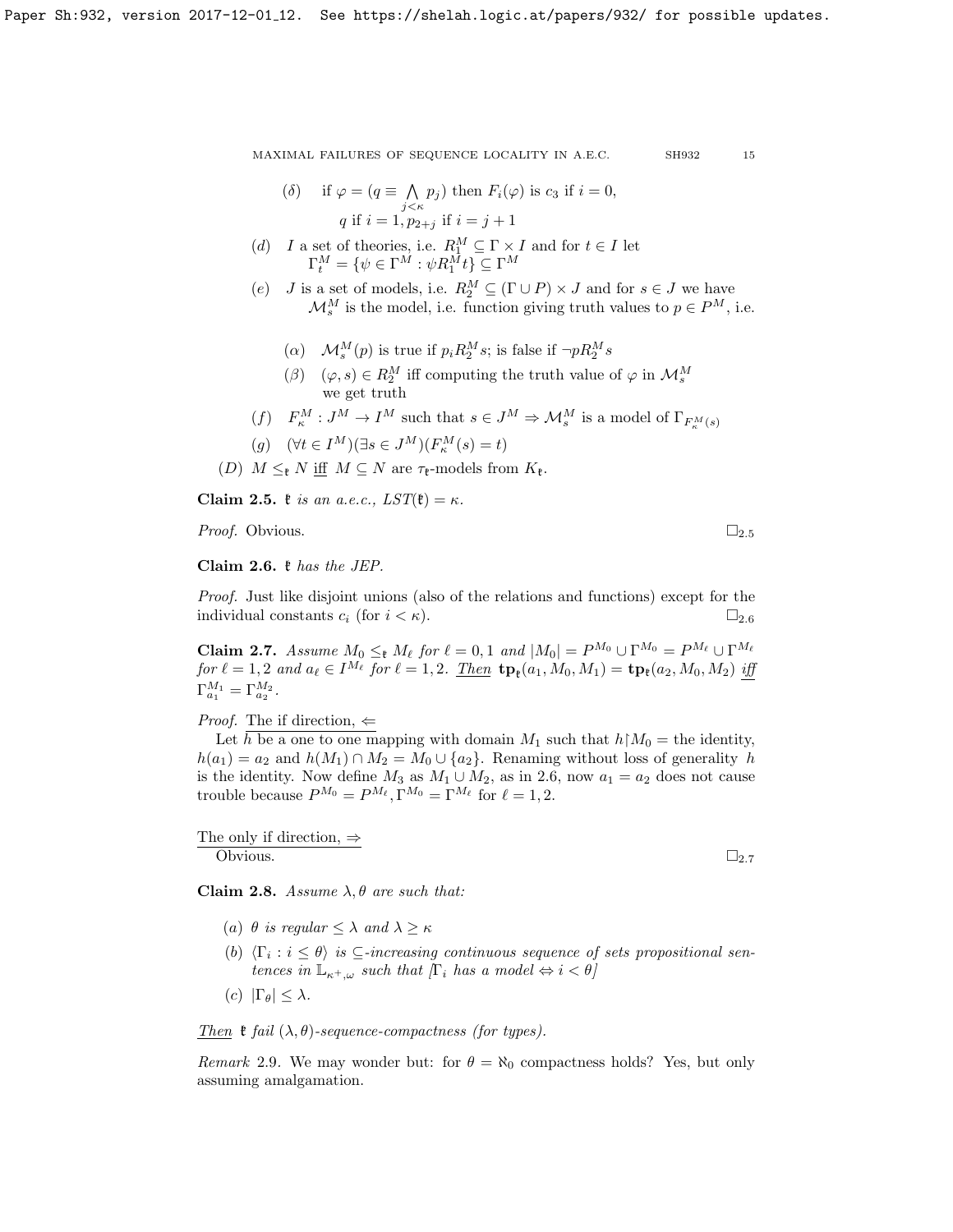*Proof.* Without loss of generality  $|\Gamma_0| = \lambda$ . Without loss of generality  $\langle p_{\varepsilon}^* : \varepsilon < \kappa \rangle$ are pairwise distinct propositions variables appearing in  $\Gamma_0$  (but not necessarily  $\in \Gamma_0$ ) and each  $\psi \in \Gamma_i$  is of the form  $(p)$  or  $r \equiv p \wedge q$  or  $r \equiv \neg p$  or  $r \equiv \bigwedge p_i$  where  $i<\kappa$ 

 $\{p_i : i < \kappa\} \subseteq \{p^*_\varepsilon : \varepsilon < \kappa\}.$ 

Let  $P_i$  be the set of propositional variables appearing in  $\Gamma_i$  without loss of generality  $|P_i| = \lambda$ .

We choose a model  $M_i$  for  $i \leq \theta$  such that:

- $\boxplus$  (a)  $|M_i| = P_i \cup \Gamma_i$ 
	- (b)  $P^M = P_i$  and  $\Gamma^{M_i} = \Gamma_i$
	- (c) the natural relations and functions.

Let  $\mathcal{M}_i : P_i \to \{\text{true false}\}\)$  be a model of  $\Gamma_i$ . We define a model  $N_i \in K_{\mathfrak{k}}$  for  $i < \kappa$  (but not for  $i = \theta$ !)

$$
\mathbb{Z} \n\begin{aligned}\n(a) \quad & M_i \leq_{\mathfrak{k}} N_i \\
(b) \quad & P^{N_i} = P^{M_i} \\
(c) \quad & \Gamma^{N_i} = \Gamma^{M_i} \\
(d) \quad & I^M = \{t_i\} \\
(e) \quad & J^M = \{s_i\} \\
(f) \quad & F^{N_i}_\kappa(s_i) = t_i \\
(g) \quad & R^{N_i}_1 = \Gamma_i \times \{t_i\} \\
(h) \quad & R^{N_i}_2 \text{ is chosen such that } \mathcal{M}^{N_i}_{s_i} \text{ is } \mathcal{M}_i \\
(i) \quad & F^{N_i}_i \ (i < \kappa) \text{ are defined naturally.}\n\end{aligned}
$$

Now

$$
(*)_1 \mathbf{p}_i = \mathbf{tp}_\mathfrak{k}(t_i, M_i, N_i) \in \mathbf{S}^1(M_i).
$$

[Why? Trivial.]

$$
(*)_2 \ \ i < j < \theta \rightarrow \mathbf{p}_i = \mathbf{p}_j \restriction M_j.
$$

[Why? Let  $N_{i,j} = N_j \lfloor (M_j \cup \{s_j, t_j\}) \rfloor$ ] Easily  $\text{tp}(t_j, M_i, N_{i,j}) \leq p_j$  and  $\text{tp}(t_j, M_i, N_{i,j}) = p_i$  by the claim [2.7](#page-14-2) above.

(\*)<sub>3</sub> there is no  $p \in \mathbf{S}^1(M_\theta)$  such that  $i < \theta \Rightarrow p \upharpoonright M_i = p_i$ .

Why? We prove more:

- $(*)_4$  there is no  $(N, t)$  such that (a)  $M_{\kappa} \leq_{\mathfrak{k}} N$ (b)  $t \in I^N$ 
	- (c)  $(\forall \varphi \in \Gamma^{M_{\kappa}})[\varphi R_1^N t].$

[Why? As then  $\Gamma_{\theta} = \Gamma^M$  has a model contradiction to an assumption.]  $\Box_{2,8}$  $\Box_{2,8}$  $\Box_{2,8}$ 

So e.g.

<span id="page-15-0"></span>Conclusion 2.10. If  $\theta > \kappa$  is regular with no  $\kappa^+$ -complete uniform ultrafilter on  $\theta$ and  $\lambda = 2^{\theta}$ , then  $\mathfrak{k}$  is not  $(\lambda, \theta)$ -sequence-compact.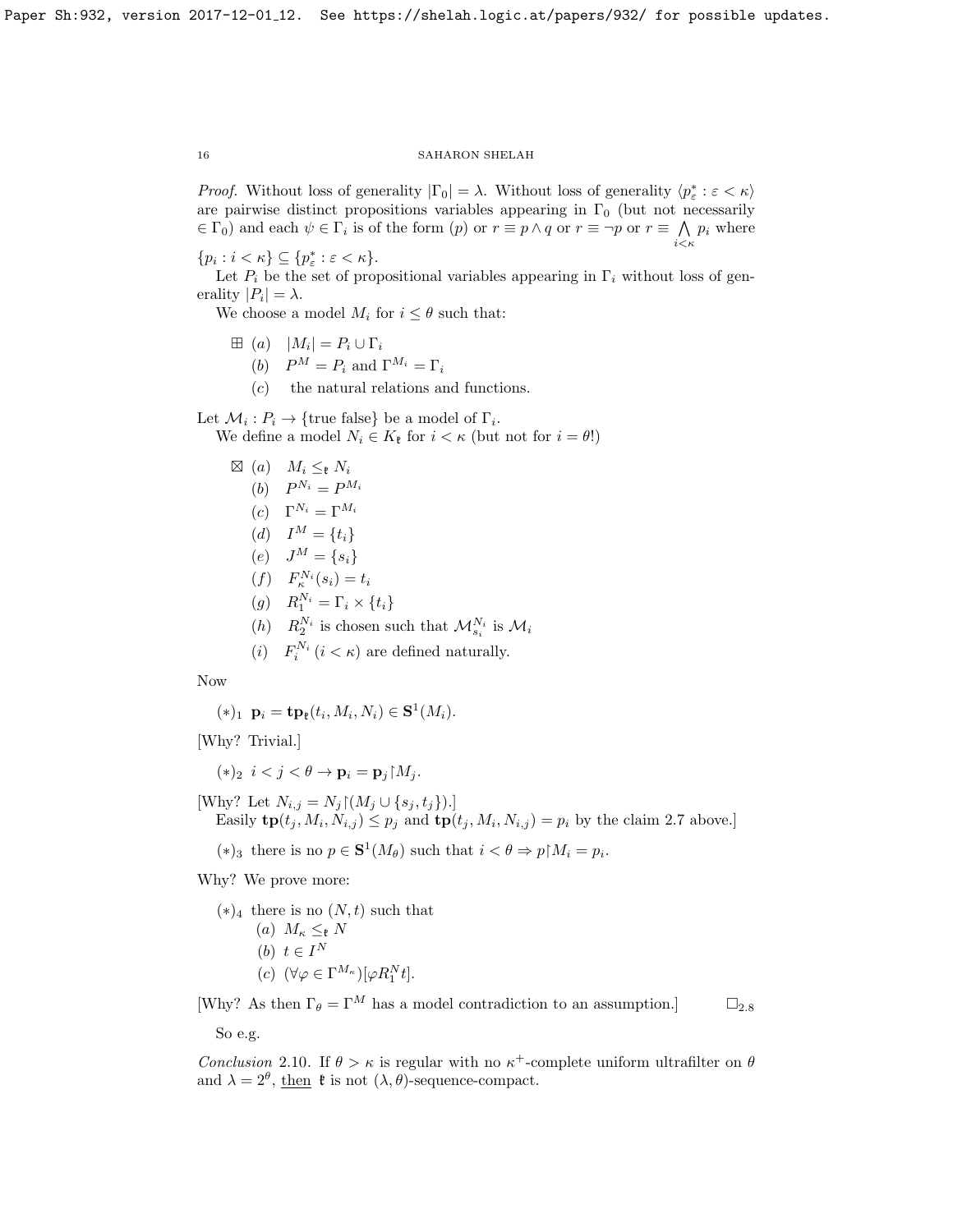Remark 2.11. Recall if D is an ultrafilter on  $\theta$  then  $\min{\{\sigma': D \text{ is not } \sigma' \text{-complete}\}}$ is  $\aleph_0$  or a measurable cardinality.

Proof. (Well known).

Let M be the model with universe  $2^{\theta}, P_0^M = \theta$  and  $R^M \subseteq \theta \times \lambda$  be such that  $\{\{\alpha < \lambda : \alpha R^{M}\beta\} : \beta < \lambda\} = \mathcal{P}(\theta), \langle M \rangle$  the well ordering of the ordinal on  $\lambda$ the vocabulary has cardinality  $\kappa$  and has elimination of quantifiers and Skolem functions.

Let  $\Gamma_i = \text{Th}(M, \beta)_{\beta < \lambda} \cup \{\alpha < c : \alpha < \theta\}$  (c a new individual constant), then  $\langle \Gamma_i : i \leq \theta \rangle$  is as<sup>[1](#page-16-0)</sup> required in [2.12](#page-16-1) below hence [2.8](#page-14-3) apply.  $\square_{2.10}$  $\square_{2.10}$  $\square_{2.10}$ 

<span id="page-16-1"></span>*Conclusion* 2.12. In Claim [2.8](#page-14-3) if  $\lambda = \lambda^{\kappa}$  then we can allow  $\langle \Gamma_i : i \leq \theta \rangle$  to be a sequence of theories in  $\mathbb{L}_{\kappa^+, \kappa^+}(\tau)$ ,  $\tau$  any vocabulary of cardinality  $\leq \lambda$ .

*Proof.* Without loss of generality we can add Skolem functions (each with  $\leq \kappa$ places) in particular. So  $\Gamma_i$  becomes universal and adding propositional variables for each quantifier free sentence and writing down the obvious sentences, we get a set of propositional sentences, we get  $\Gamma_i$  as there.  $\Box_{2.12}$  $\Box_{2.12}$  $\Box_{2.12}$ 

I think we forgot

<span id="page-16-2"></span>**Observation 2.13.** If  $\lambda > \kappa > \theta = \text{cf}(\theta)$  then the condition in [2.8](#page-14-3) holds.

Proof. Just let  $\Gamma_0 = \{ \bigvee_{i < \theta} \neg p_i \}, \Gamma_i = \Gamma_0 \cup \{ p_j : j < i \}.$ 

Conclusion 2.14. 1)  $C_{\kappa} = \{\theta : \theta = \text{cf}(\theta) \text{ and for every } \lambda \text{ and a.e.c. } \mathfrak{k} \text{ with }$ LST( $\mathfrak{k}$ )  $\leq \kappa$ ,  $|\tau_{\mathfrak{k}}| = \kappa$  have  $(\lambda, \theta)$ -compactness of type} is the class  $\{\theta : \theta = \text{cf}(\theta) > \kappa\}$ and there is a uniform  $\kappa^+$ -complete ultrafilter on  $\theta$ . 2) In  $\mathbf{C}_{\kappa}$  we can replace "every  $\lambda$ " by  $\lambda = 2^{\theta} + \kappa$ .

*Proof.* Put together  $2.10, 2.16$ .

$$
\square_{2.13}
$$

Of course, a complimentary result (showing the main claim is best possible) is:

<span id="page-16-3"></span>Claim 2.15. If  $\mathfrak{k}'$  is an a.c.c.,  $\text{LST}(\mathfrak{k}') \leq \kappa$  and on  $\theta$  there is a uniform  $\kappa^+$ -complete ultrafilter on  $\theta$  and  $\theta$  is regular and  $\lambda$  any cardinality then  $\mathfrak{k}'$  has  $(\lambda, \kappa)$ -compactness of types.

*Proof.* Write down a set of sentences on  $\mathbb{L}_{\kappa^+, \kappa^+}(\tau^+_{\mathfrak{k}})$  expressing the demands.

Let  $\langle M_i : i \leq \theta \rangle$  be  $\langle \xi$ -increasing continuous,  $||M_i|| \leq \lambda$ ,  $p_i = \mathbf{tp}_\xi(a_i, M_i, N_i)$  so  $M_i \leq_{\mathfrak{k}} N_i$  such that  $i < j < \theta \Rightarrow p_i = p_j M_i$ . Without loss of generality  $||N_i|| \leq \lambda$ . Let  $\langle N_{i,j,\ell} : \ell \leq n_{i,j,\ell} \rangle, \pi_{i,1}$  witness  $p_i = p_j \upharpoonright M_i$  for  $i < j < 0$  (i.e.  $M_i \leq_{\ell} N_{i,j,\ell}$ (without loss of generality  $||N_{i,j,\ell}|| \leq \lambda$ ),  $N_{i,j,0} = N_i, a_i \in N_{i,j,\ell}$ ,  $\bigwedge$  $(N_{i,j,\ell} \leq_{\mathfrak{k}}$ 

 $\ell < n_{i,j,\ell}$  $N_{i,j,\ell+1} \vee N_{i,j,\ell+1} \leq_{\ell} N_{i,j,\ell}$  and  $\pi_{i,j}$  be an isomorphism from  $N_j$  onto  $N_{i,j,n_{i,j}}$  over  $M_i$  mapping  $a_j$  to  $a_i$ .

Let  $\tau^+ = \tau \cup \{F_{\varepsilon,n} : \varepsilon < \kappa, n < \omega\}$ , arity $(F_{\varepsilon,n}) = n$ . Let  $\langle M_i^+ : i \leq \theta \rangle$  be  $\subseteq$ -increasing,  $M_i^+$  a  $\tau^+$ -expansion of  $M_i$  such that  $u \subseteq M_i^+ \Rightarrow M_i \cap C_{M_i^+}(u) \leq_{\mathfrak{k}} M_i$ . Similarly  $(N_{i,j,\ell}^{+, \varepsilon} : \ell \leq n_{i,j,\ell}); \varepsilon = 1, \ell$  such that  $N_{i,j,\ell}^{+, \varepsilon}$  is a  $\tau^+$ -expansion of  $N_{i,j,\varepsilon}$  as above such that  $(\forall \ell < n_{i,j,\ell}) (\exists \varepsilon \in \{1,2\}) (N_{i,j,\ell}^{+,\varepsilon} \subset N_{i,j,\ell+1}^{+,\varepsilon} \vee N_{i,j,\ell+1}^{+,\varepsilon} \subseteq N_{i,j,\ell}^{+,\varepsilon}).$ 

Now write down a translation of the question, "is there p such that  $...\right)^{n} \Box_{2.15}$  $...\right)^{n} \Box_{2.15}$  $...\right)^{n} \Box_{2.15}$ 

<span id="page-16-0"></span><sup>&</sup>lt;sup>1</sup>or directly as  $\Gamma_i$  has Skolem functions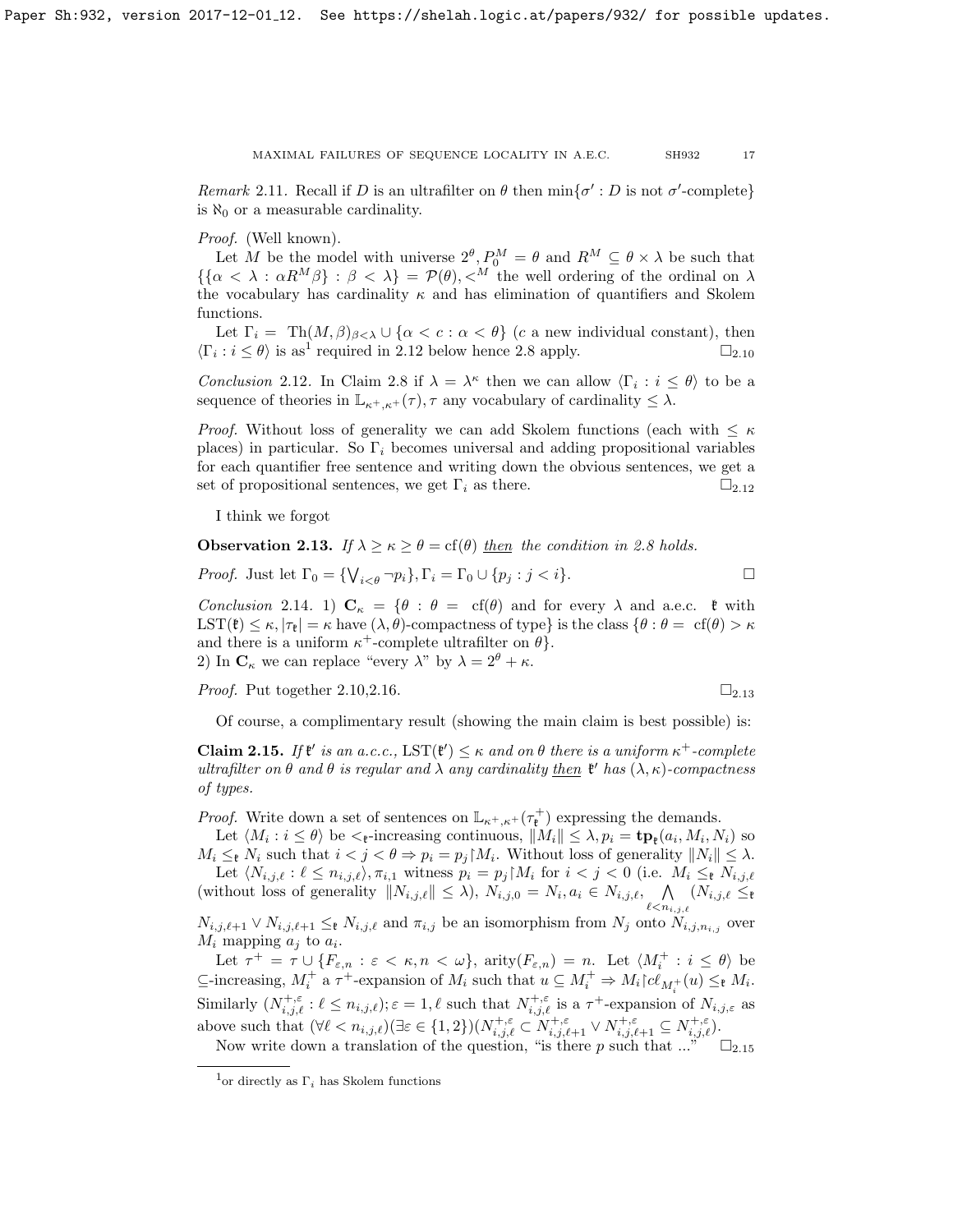<span id="page-17-0"></span>**Claim 2.16.** If D is a uniform  $\kappa$ -complete ultrafilter on  $\theta, \langle M_i : i \leq \theta \rangle$  is  $\leq_{\mathfrak{k}}$ increasing continuous,  $p_i \in \mathscr{S}_{\ell}^{\alpha}(M_i)$  as witnessed by  $(N_i, a_i)$  for  $i < \kappa, p_i = p_j \upharpoonright M_i$ for  $i < j < \kappa$  as witnessed by  $(\pi_i, \langle N_{i,j,\ell} : \ell \leq m_{i,j})$  as in the proof above. 1) There is  $p_{\kappa} \in \mathbf{S}^{\alpha}(M_{\theta})$  such that  $i < \theta \Rightarrow p_{\kappa} | M_i$ . 2) In fact for each  $i < \kappa$  let  $\mathcal{U}_i \in D$  be such that  $i < j \in \mathcal{U}_i \Rightarrow n_{i,j} = n_i^*$ . Let  $N_{i,\kappa,\ell} = \prod$  $\prod_{j\in\mathcal{U}_i} N_{i,j,\ell}/D$ . So  $\langle N_{i,\kappa,\ell} : \ell \leq n_\ell^* \rangle$  are as above. Let  $M = \prod_{i \leq \ell}$  $\prod\limits_{i<\kappa}M_i/D, \pi_{i,\kappa} =$  $\Pi$  $\prod_{j\in\mathcal{U}_i}\pi_{i,j}/D,$  etc.